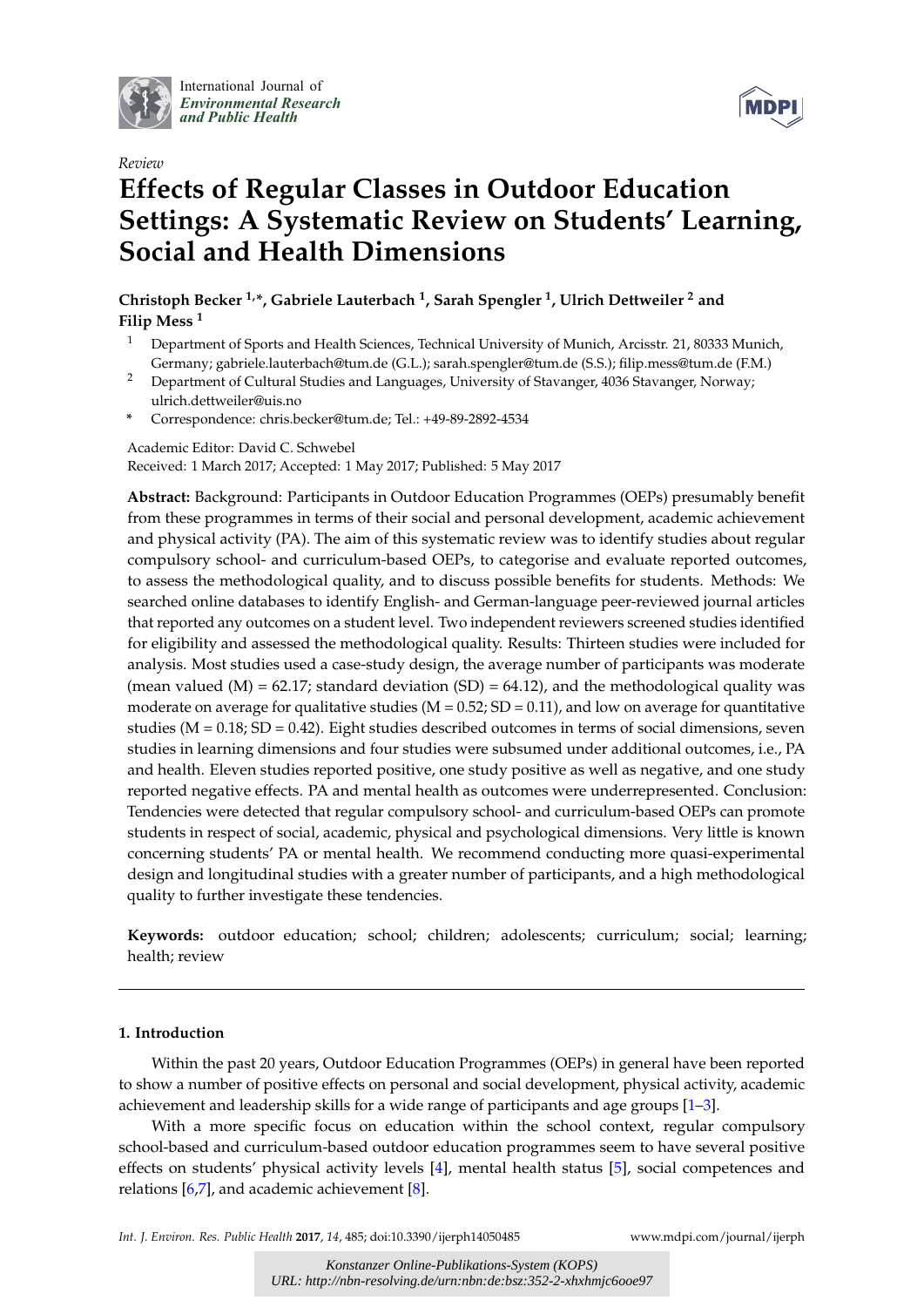An all-encompassing definition of outdoor education is scarcely possible due to different meanings, understandings and practices within various research areas, countries and cultures [\[9\]](#page-18-6). Common terms include: learning outside the classroom, udeskole, friluftsliv, outdoor adventure education and forest school. In general, outdoor education can be described as teaching and/or learning and/or experiencing in an outdoor and/or out-of-school environment. The content of learning and teaching is therefore different and depends on the general aim of the programme, the target group and the outdoor setting, e.g., the gaining of knowledge in natural sciences; increased PA (physical activity), leadership skills, personal and social development; survival skills; and improved skills in relation to nature-oriented sports.

In contrast to these more general outdoor education programmes, we have concentrated on programmes that are embedded within the curriculum and are conducted regularly within the school schedule. These programmes focus on student-centred classes and interdisciplinary subjects, hands-on learning, possibilities to explore and experience oneself and the environment, and the use of natural and cultural places as a "classroom" [\[10](#page-18-7)[,11\]](#page-18-8). Regular school-based and curriculum-based outdoor education programmes are still a rare phenomenon—with the exception of the grassroots movement of udeskole/uteskole in Scandinavia [\[12\]](#page-18-9) which has increased during the last decade. It shows that, for example, 17.9% of all public schools and 19.4% of all private schools in Denmark participate in regular outdoor teaching [\[13\]](#page-18-10). However, research results regarding those programmes are often only based on case studies using an arsenal of different methodological approaches.

Nevertheless, recent educational school reforms can be observed in several countries. The Danish reform "Improving the Public School" explicitly aims to increase PA during the school day; a longer school day with a special focus on learning, motivation and well-being; and working more closely with local sports clubs and cultural centres [\[14\]](#page-18-11). Recommendations to teach several curriculum content areas outside the classroom can be found in the new regional curriculum in Bavaria, Germany [\[15\]](#page-18-12). Furthermore, a shift towards multi-disciplinary, phenomenon- and project-based teaching was projected within the "National Core Curriculum 2016" in Finland [\[16](#page-18-13)[,17\]](#page-18-14). Well-structured and curriculum-integrated outdoor education programmes could therefore offer great opportunities in helping to achieve the above-mentioned objectives.

In the last decades, six important reviews and meta-analyses in the field of outdoor education have been published [\[1](#page-17-0)[–3](#page-18-0)[,18](#page-18-15)[–20\]](#page-18-16). Rickinson et al. [\[2\]](#page-17-1), for example, set a wide focus on outdoor learning by evaluating the impact of: (i) fieldwork and visits; (ii) outdoor adventure activities; and (iii) school grounds and community projects. The authors summarised diverse benefits for each category, e.g., an increase in PA and academic achievement, development of social skills and a favourable attitude towards the environment. The recent systematic review of Fiennes et al. [\[20\]](#page-18-16) partially updated the work of Rickinson et al. [\[2\]](#page-17-1) by analysing primary research studies on outdoor learning from the UK that have been published since 2003. Similar to the conclusion of Rickinson et al. [\[2\]](#page-17-1), most of the studies showed positive effects on a wide range of outcomes. The main study topics were still adventurous and residential activities while only a few studies were strongly linked to core curriculum subjects.

Only one review took a close look at the context of regular outdoor education within the school curriculum. Waite, Bølling and Bentsen [\[1\]](#page-17-0) compared studies on Danish udeskole and English forest schools with a focus on purposes, aims, pedagogy, content, outcomes and barriers. The authors especially highlighted that both concepts seem to support children in their social and academic achievement, as well as their physiological and psychological well-being.

The existing reviews and meta-analysis in the wider field of outdoor education give a valuable overview on outdoor education research and practise. However, the literature shows a wide range in the intervention length, target and age groups, programme approaches, and the methodologies used. Three publications analysed programmes in the context of Outdoor Adventure Education/Outdoor Adventure Programming [\[3,](#page-18-0)[18,](#page-18-15)[19\]](#page-18-17). Two reviews set a very wide [\[2,](#page-17-1)[20\]](#page-18-16), and one review a narrow [\[1\]](#page-17-0), focus on different OEPs within the school context. In addition, in most of the reviews the included primary studies are limited to selected countries. Only one review [\[20\]](#page-18-16) used a systematic approach with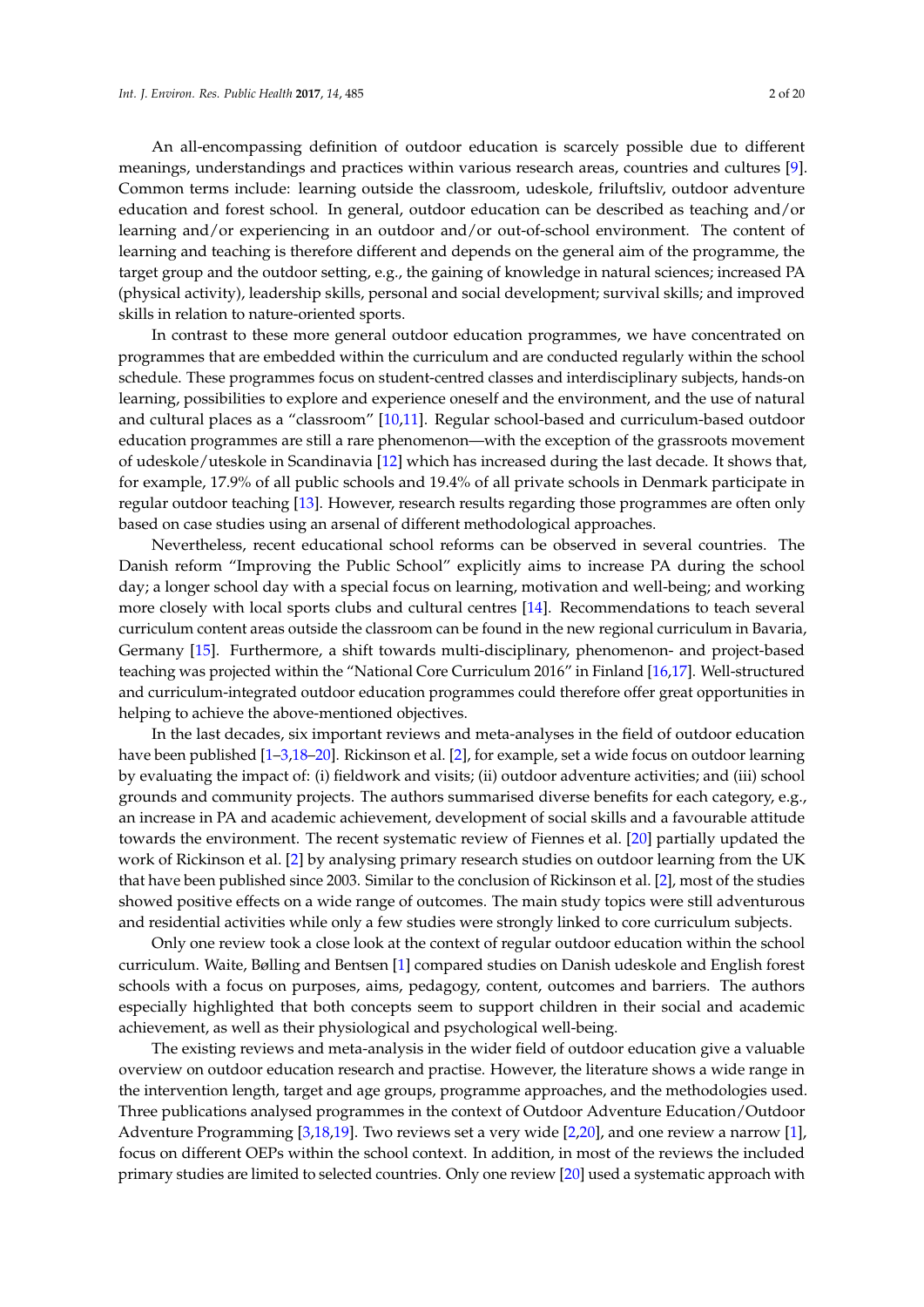respect to approved guidelines, i.e., the Reporting of Primary Empirical Research Studies in Education (REPOSE) Guidelines [\[21\]](#page-18-18), and two reviews were not published in peer-reviewed journals [\[2](#page-17-1)[,20\]](#page-18-16).

Our purpose was to summarise studies on regular compulsory school- and curriculum-based outdoor education programmes for participants aged 5–18 that had been published in peer-reviewed journals. We aimed at: (i) categorising and evaluating reported outcomes; (ii) assessing the methodological quality of the included studies; and (iii) discussing possible benefits on students' development by such programmes.

# **2. Methods**

To identify and analyse the existing literature on regular compulsory school- and curriculum-based outdoor education programmes, we chose to endorse a systematic review approach. Systematic reviews in the context of education were, however, criticised by several authors [\[22–](#page-18-19)[24\]](#page-18-20). It is concluded that one has be aware of the respective possibilities as well as limitations a systematic review can offer. Therefore, we see our work in relation to the model of education research developed by Andrews [\[22\]](#page-18-19). According to this model, we tried to summarise what is published and what methodological approaches were used, to identify the gaps and methodological shortcomings in the reviewed studies [\[22\]](#page-18-19). We conducted the systematic review in accordance with the preferred reporting items for systematic review and meta-analysis (PRISMA) guidelines [\[22\]](#page-18-19). The PRISMA guidelines are a well-accepted tool for systematic reviews and meta-analyses, they provide a valuable overview on how to structure the research process and help authors to account for transparency, validity and reproducibility.

# *2.1. Search Strategy*

On 8 April 2016, we searched through the electronic PubMed, Scopus, Education Source, ERIC, Green File, PsycARTICLES, SPORTDiscus and SocINDEX databases for English and German language peer-reviewed journal articles. The search string included two components: "objective" and "setting". Whereas "objective" represented relevant terms in respect of the synonyms for outdoor education programmes, "setting" described the defined educational environment. We used the following search terms for "objective" and "setting":

Objective: "outdoor education", "outdoor learning", "outdoor teaching", "learning outside the classroom", "out-of-classroom", "experiential learning", "expeditionary learning", "udeskole", "uteskole", "friluftsliv", "forest school", "nature school", "environmental education", "place-based education", "Draußenschule", and "Draussenschule".

Setting: "school" and "curriculum".

We used Boolean search operators, parentheses, search fields and asterisk according to the database specifications. Furthermore, we screened reference lists and citations of included articles to identify additional relevant studies.

For a detailed protocol and search strategy, please refer to our registered and published protocol under the International Prospective Register of Systematic Reviews (PROSPERO) Number: CRD42016033002. These documents are also available under Supplementary Materials.

## *2.2. Eligibility Criteria*

We only included studies meeting the following eligibility criteria:

- All types of study designs (e.g., control group design, quasi-experimental design, and case studies);
- Any type of formal school- and curriculum-based outdoor education programme involving children and adolescents (5–18 years);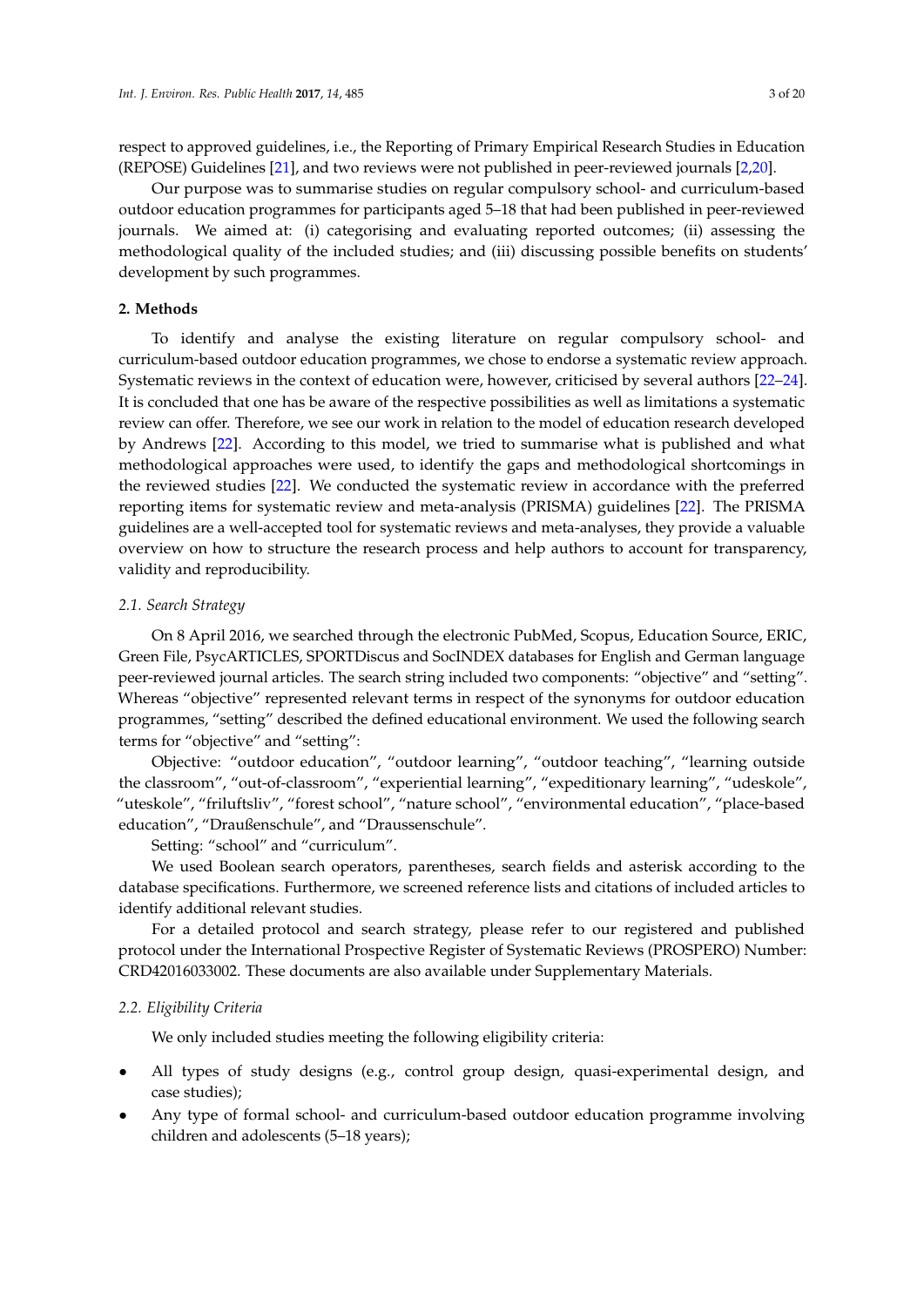- Regular weekly or bi-weekly classes in a natural or cultural environment outside the classroom with at least four hours of compulsory educational activities per week over a period of at least two months; and
- At least one reported outcome on a student level.

No restrictions on publication periods were given.

# *2.3. Selection Process*

Two independent reviewers (CB and GL) gradually screened all the titles and abstracts of studies identified for eligibility according to the criteria. Based on given information within the titles and abstracts, we made decisions about inclusion or exclusion. For studies that looked as if they would fulfil the inclusion criteria, we screened the full texts. If insufficient information was given in the abstract in order to make a clear exclusion decision, the full text was also screened. Any disagreements between reviewers were resolved by discussion. Both reviewers carefully documented their results after each step. We contacted the corresponding authors of 30 studies and requested additional information about the intervention and analyses procedures.

Both reviewers screened the reference lists and citations of included studies listed in Scopus using the same procedure to identify additional relevant studies.

# *2.4. Data Extraction*

For each included study, we extracted data using a piloting form in respect to the required items. When essential information was not available from the full texts, we asked the corresponding authors to provide more information. Extracted data included:

- 1. Study characteristics: Citation, author, date of publication, journal, study-design, and country;
- 2. Population: Age, gender, sample size, and type of school;
- 3. Intervention characteristics: intervention and data acquisition period, and amount of intervention;
- 4. Methodology and analytic process.
- 5. Reported outcomes and main results.
- 6. Barriers and limitations.
- 7. Information for assessment of the risk of bias; and
- 8. Source(s) of research/project funding and potential conflicts of interest.

# *2.5. Analysis and Synthesis*

Options for statistical quantitative analyses, including, risk ratios and standardised mean differences, were limited due to the heterogeneity of study designs, the range of measured outcomes and the overall small number of included studies. We therefore firstly provide a flow chart on the search and selection process and three tables presenting the main descriptive characteristics as well as the reported main outcomes of the included studies. Secondly, we qualitatively describe the most important outcomes of the studies in a narrative synthesis. Thirdly, we present results of the methodological quality assessment of included studies both in tables and narrative text.

# *2.6. Methodological Quality Assessment*

Two reviewers (CB and GL) assessed the methodological quality of included studies. Additionally, one more independent reviewer (FM) had to specifically evaluate one article [\[23\]](#page-18-21) which had been included in the review, due to the authorship of GL and UD who are part of the review team. Any disagreements between the reviewers were resolved through discussion and by referring to a third reviewer (UD). The quality of quantitative studies was appraised using the Child Care and Early Education Research Connections (CCEERC) Quantitative Research Assessment Tool [\[24\]](#page-18-20). The quality of qualitative studies was appraised using the Joanna Briggs Institute (JBI) Checklist for Qualitative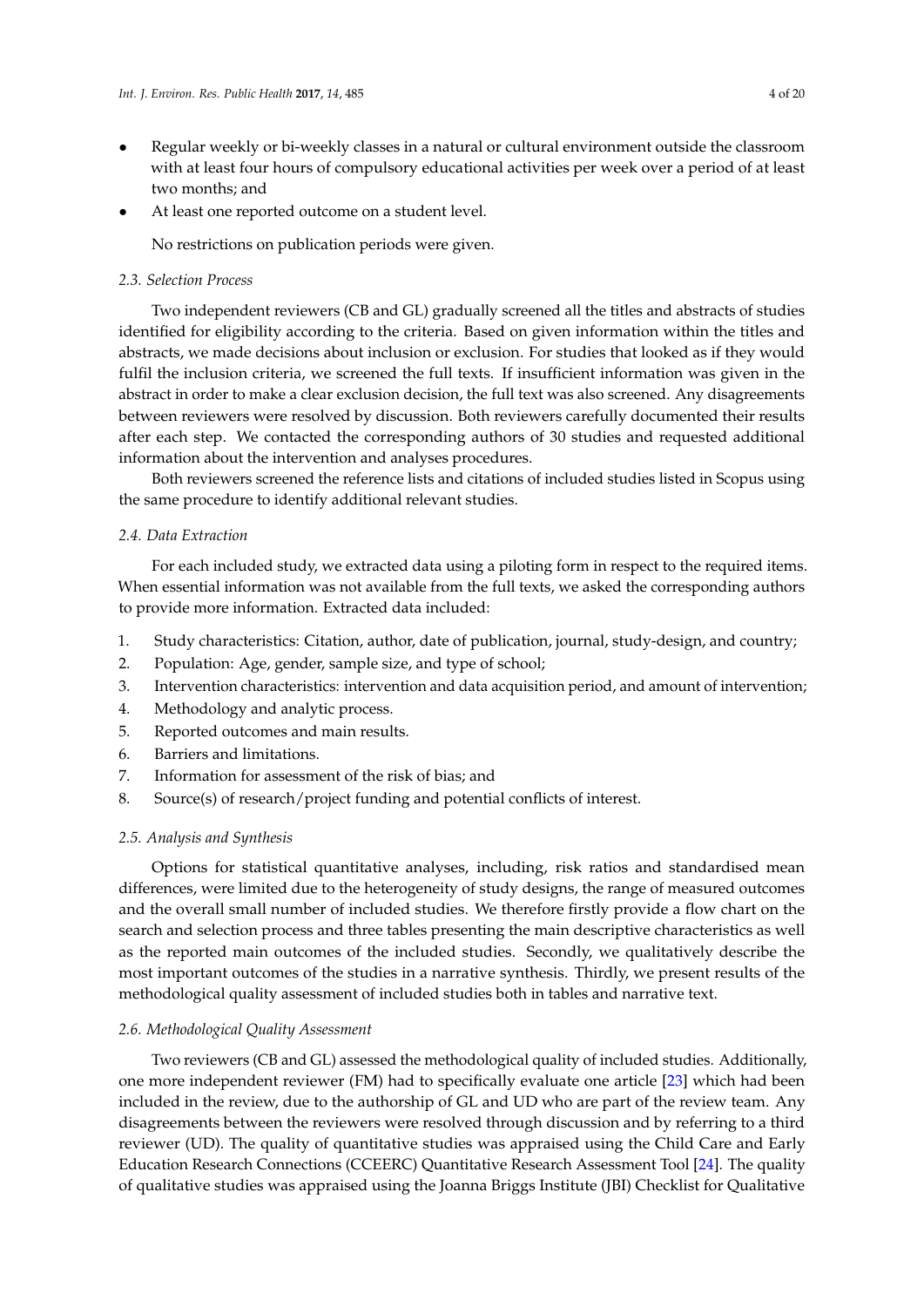Research [\[25\]](#page-18-22). Both tools were used for studies using quantitative, as well as qualitative, methods. For each tool, an overall rating was conducted based on the given assessment criteria. Quantitative studies were rated on 12 questions using a scale:  $1, 0, -1$ , and  $n/a$  (not applicable); to account for completeness one question on research ethics was adapted by the JBI Checklist for Qualitative Research. Qualitative studies were rated on 9 questions using a scale: y (yes), n (no), u (unclear), and n/a (not applicable). One item was excluded due to inappropriateness within the research field. For further analyses, we adjusted the qualitative scale similar to the quantitative scale to the level of 1 (y), 0 (u),  $-1$  (n), and n/a. For both quantitative and qualitative studies, an overall rating is presented in Appendix [A](#page-17-2) Tables [A1](#page-17-3) and [A2](#page-17-4) with mean values and standard deviations. Based on the mean values, we provide an overall rating regarding the categories low, moderate and high methodological quality. The cut-off values are defined as follows: low = M < 0.30; moderate =  $0.30 \le M \le 0.60$ ; and high = M > 0.60. They are based on theoretical assumptions in relation to methodological quality. Our approach, including the cut-off values based on the mean values, should be seen as a relative rating in relation to our data to provide a comparison of methodological quality. To our knowledge, no other rating system is available in relation to the applied tools. No studies were excluded from the review based on their methodological quality assessment results to ensure that all the potential valuable results are presented [\[26\]](#page-19-0).

# **3. Results**

Figure [1](#page-5-0) shows the selection process in general, numbers for each stage of the selection process and reasons for exclusion after screening the full papers. After the exclusion of direct duplicates, the literature search in the various databases yielded 7830 potentially relevant publications. After we screened titles and abstracts, we retrieved 193 studies in full-text. Thirteen studies met all the eligibility criteria. We looked at reference lists and citations of included studies listed in Scopus. Both the reference list search and the cited-by-search yielded no additional studies that met all the eligibility criteria. Finally, we included 13 studies in this systematic review.

# *3.1. Characteristics of Included Studies*

Table [1](#page-6-0) shows the main descriptive characteristics of the 13 included studies. Table [2](#page-7-0) shows specific information concerning the interventions and data collections. Four studies were conducted in Denmark [\[4](#page-18-1)[,6](#page-18-3)[,7,](#page-18-4)[27\]](#page-19-1), three in the USA [\[28](#page-19-2)[–30\]](#page-19-3), and one each in Germany [\[23\]](#page-18-21), New Zealand [\[31\]](#page-19-4), Sweden [\[5\]](#page-18-2), the UK [\[32\]](#page-19-5), and Norway [\[33\]](#page-19-6). One study included data from the UK, India and Kenya [\[34\]](#page-19-7). The sample sizes varied considerably across the studies, from five [\[6\]](#page-18-3) to 230 [\[5\]](#page-18-2) children/adolescents being involved. Nine studies are defined as case studies [\[4](#page-18-1)[,6,](#page-18-3)[7,](#page-18-4)[27,](#page-19-1)[29,](#page-19-8)[31](#page-19-4)[–34\]](#page-19-7), three studies used a quasi-experimental design [\[5,](#page-18-2)[28,](#page-19-2)[30\]](#page-19-3), and one study used a cross-sectional design [\[23\]](#page-18-21). Three publications [\[4](#page-18-1)[,6](#page-18-3)[,7\]](#page-18-4) are based on the same intervention, while all other publications are based on individual interventions. Six studies collected and analysed data on a solely student level [\[4,](#page-18-1)[23,](#page-18-21)[27,](#page-19-1)[29,](#page-19-8)[34,](#page-19-7)[35\]](#page-19-9), five studies also included data from teachers, staff and parents [\[6](#page-18-3)[,30](#page-19-3)[–33\]](#page-19-6) and one study [\[5\]](#page-18-2) only included data from parents. Eight studies used interviews [\[6,](#page-18-3)[27,](#page-19-1)[29](#page-19-8)[–34\]](#page-19-7), six studies used questionnaires [\[5,](#page-18-2)[7](#page-18-4)[,28,](#page-19-2)[30](#page-19-3)[,31\]](#page-19-4), three studies used learning assessments [\[29–](#page-19-8)[31\]](#page-19-4), two studies used observations [\[32,](#page-19-5)[34\]](#page-19-7) and, in each case, one study used a postal survey [\[23\]](#page-18-21), written documents [\[29\]](#page-19-8), drawings and concept maps [\[34\]](#page-19-7), and accelerometry [\[4\]](#page-18-1). The quantity of compulsory educational activities in a natural or cultural environment outside the classroom varied from one school day bi-weekly to a duration of eight weeks [\[27\]](#page-19-1), and a six-month full week programme [\[23\]](#page-18-21). The chosen environments also differ between the studies: gardening projects on school grounds or nearby community properties [\[27,](#page-19-1)[32,](#page-19-5)[34\]](#page-19-7), classes in a local forest [\[4,](#page-18-1)[6,](#page-18-3)[7,](#page-18-4)[31](#page-19-4)[,33\]](#page-19-6), prairie [\[30\]](#page-19-3) and farmland areas [\[29\]](#page-19-8), the use of nearby school environments [\[5](#page-18-2)[,28\]](#page-19-2), and an overseas sailing expedition [\[23\]](#page-18-21).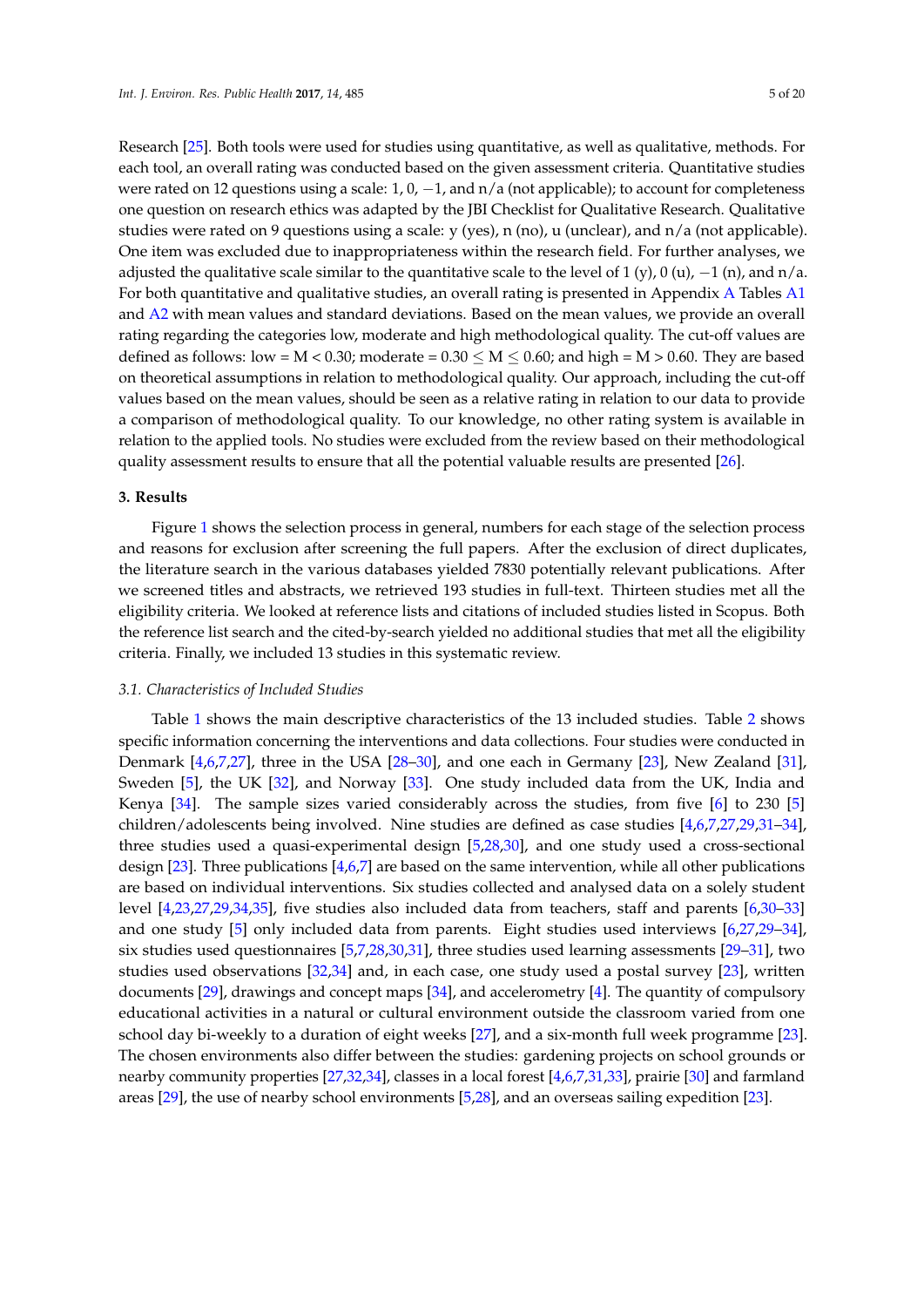<span id="page-5-0"></span>

Figure 1. Flow chart of study search and selection process.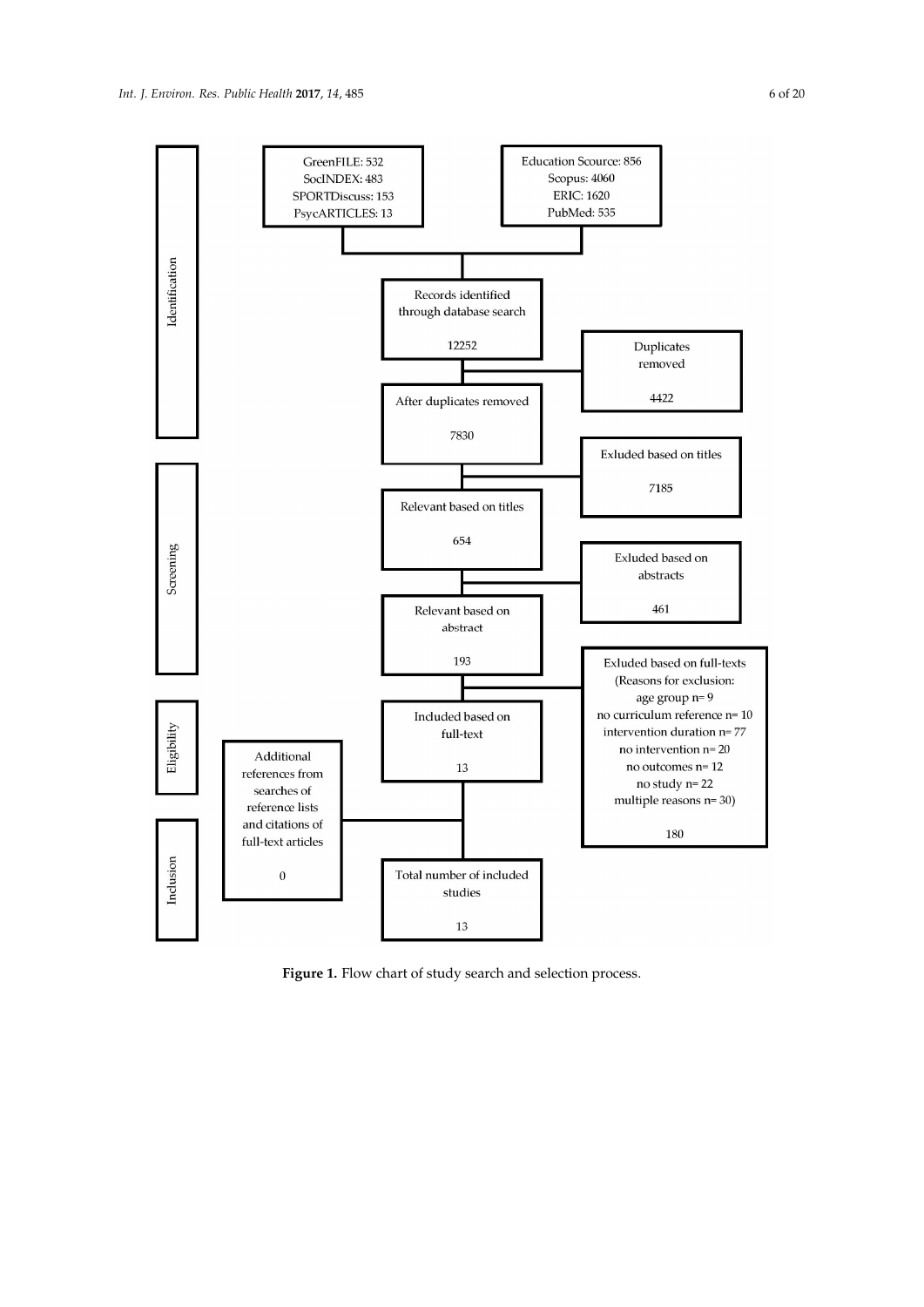| Source                 | N                                  | Age                                                       | Distribution of<br>Sex (% Male)         | Country          | <b>Study Design</b>           | Administrator of<br>Data Acquisition | <b>Type of School</b>      |
|------------------------|------------------------------------|-----------------------------------------------------------|-----------------------------------------|------------------|-------------------------------|--------------------------------------|----------------------------|
| Mygind [4]             | 19                                 | $9 - 10$                                                  | 26.3                                    | Denmark          | case-study                    | chn                                  | primary school             |
| Mygind [7]             | 19                                 | $9 - 10$                                                  | 26.3                                    | Denmark          | case-study                    | chn                                  | primary school             |
| Dettweiler et al. [23] | 56                                 | $14 - 20$                                                 | n/a                                     | Germany          | cross-sectional retrospective | adol                                 | secondary school           |
| Hartmeyer et al. [6]   | $5^{add}$ , $2^t$                  | 16                                                        | $40$ adol                               | Denmark          | case-study retrospective      | adol, t                              | primary school             |
| Martin et al. [28]     | $45^{1G}$ , 67 CG                  | $14 - 15$                                                 | 51.1 <sup>IG</sup> , 47.8 <sup>CG</sup> | <b>USA</b>       | quasi-experimental            | adol                                 | secondary school           |
| Santelmann et al. [29] | 40                                 | $12 - 15$                                                 | n/a                                     | <b>USA</b>       | case-study                    | chn, adol                            | secondary school           |
| Moeed et al. [31]      | $85$ adol, $1t$                    | $15 - 24$                                                 | $61$ adol                               | New Zealand      | case-study                    | adol, adul, t                        | secondary school           |
| Gustafsson et al. [5]  | $121$ IG, $109$ CG                 | $8.6 \pm 1.6$ <sup>IG</sup> , $8.1 \pm 1.5$ <sup>CG</sup> | 56.2 <sup>IG</sup> , 51.4 <sup>CG</sup> | Sweden           | quasi-experimental            | chn                                  | primary school             |
| Bowker et al. [34]     | 72                                 | $7 - 14$                                                  | n/a                                     | UK, India, Kenya | case-study                    | chn, adol                            | primary + secondary school |
| Sharpe $[32]$          | 9 chn, $2^{t}$ , $5^{p}$ , $2^{s}$ | $10 - 11$                                                 | n/a                                     | UK               | case-study                    | chn, $t$ , $p$ , $s$                 | primary school             |
| Fiskum et al. [33]     |                                    | $10 - 11$                                                 | 55.6                                    | Norway           | case-study                    | chn                                  | primary school             |
| Wistoft [27]           | 98 chn/t, 135 P, 6 s               | $\overline{\phantom{a}}$                                  | n/a                                     | Denmark          | case-study                    | chn, p, t, s                         | primary school             |
| Ernst et al. [30]      | 90 chn, $n/a$ <sup>ps</sup>        | $10-11$ chn                                               | n/a                                     | <b>USA</b>       | quasi-experimental            | chn, p, s                            | secondary school           |

**Table 1.** Descriptive characteristics of studies on regular school- and curriculum-based outdoor education programmes.

<span id="page-6-0"></span>Note: adol: adolescents; chn: children; p: parents; t: teacher; s: staff; IG: intervention group; CG: control group; n/a: not available.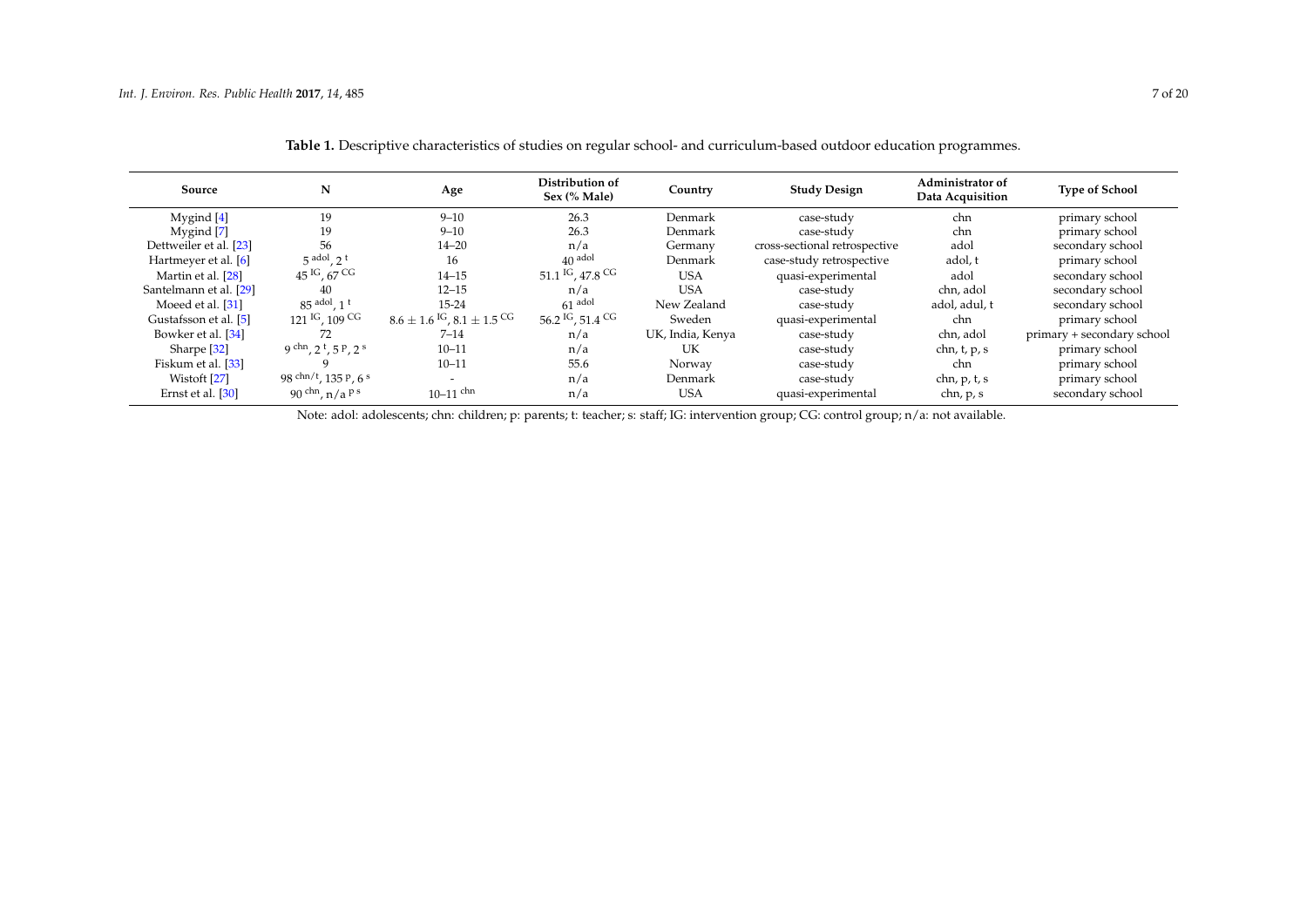<span id="page-7-0"></span>

| Source                  | <b>Data Collection</b>                                                                                                                                                                                                                           | <b>Intervention Period and Data Acquisition</b>                                        | <b>Intervention Length</b>                                                                             |
|-------------------------|--------------------------------------------------------------------------------------------------------------------------------------------------------------------------------------------------------------------------------------------------|----------------------------------------------------------------------------------------|--------------------------------------------------------------------------------------------------------|
| Mygind [4]              | objectively-measured physical activity;<br>accelerometry devise: CSA 7164 activity monitor                                                                                                                                                       | IP: school years 2000/2001/2002 DA: school<br>years 2000/2001/2002                     | three school years; one outdoor school day<br>each week                                                |
| Mygind [7]              | adapted version of "About my self-a questionnaire<br>for children" on self-perceived physical activity<br>level, social relations and learning behaviour                                                                                         | IP: school years 2000/2001/2002/2003 DA:<br>school years 2000/2001/2002/2003           | three school years; one outdoor school day<br>each week                                                |
| Dettweiler et al. [23]  | postal survey; hand written letter                                                                                                                                                                                                               | IP: 2008/2009/2010/2011 DA: 2012                                                       | six months; each expedition                                                                            |
| Hartmeyer et al. [6]    | semi-structured interviews                                                                                                                                                                                                                       | IP: school years 2000/2001/2002/2003<br>DA: 2010                                       | three school years; one outdoor school day<br>each week                                                |
| Martin et al. [28]      | Children's Environmental Virtue Scale (CEVS)<br>Questionnaire, adapted and modified by Children's<br>Environmental Attitude and Knowledge Scale<br>(CHEAKS)                                                                                      | IP: $10/2005-01/2006$ DA: $10/2005+01/2006$ <sup>IG</sup> ;<br>spring semester 2006 CG | 10 weeks; at least one half day per week                                                               |
| Santelmann et al. [29]  | interviews, written documents, learning assessment                                                                                                                                                                                               | IP: school year 2006/2007 DA: 2006/2007                                                | one school year; one outdoor school day in 1/3 of<br>all weeks                                         |
| Moeed et al. [31]       | unspecified self-evaluation questionnaire,<br>interviews, learning assessment                                                                                                                                                                    | IP: 1997-1998 DA: 1997-1998                                                            | two school years; four hours bi-weekly year nine;<br>four hours weekly year 10                         |
| Gustafsson et al. [5]   | Strengths and Difficulties Questionnaire (SDQ),<br>parent-version                                                                                                                                                                                | IP: school year 2002/2003 DA: autumn<br>2002/autumn 2003                               | one school year; five days per week; at least one<br>hour per day                                      |
| Bowker et al. [34]      | concept maps, semi-structured group interviews,<br>contextual observations, drawings                                                                                                                                                             | IP: school year 2004/2005 DA: school year<br>2004/2005                                 | one school year; four hours on average each week                                                       |
| Sharpe <sup>[32]</sup>  | semi-structured individual interviews, group<br>interview, observations                                                                                                                                                                          | IP: school year 2012/2013 DA:<br>summer/autumn 2013                                    | one school year; four hours on average each week                                                       |
| Fiskum et al. [33]      | group interviews                                                                                                                                                                                                                                 | IP: school years 2004-2008 DA: autumn<br>2008/spring 2009                              | five school years; one outdoor day per week, years<br>1-4, one outdoor school day bi-weekly, year five |
| Wistoft <sup>[27]</sup> | group interviews, individual interviews,<br>unspecified questionnaires                                                                                                                                                                           | IP: school year 2010/2011 DA: school year<br>2010/2011                                 | eight weeks; one outdoor school day bi-weekly;<br>7-8 h on average per day                             |
| Ernst et al. [30]       | Skills Self-Report questionnaire; Affective<br>Self-Report and Parent Survey questionnaire, both<br>developed by the author; standardised assessment<br>test: Minnesota Comprehensive Assessments in<br>Maths and Writing; individual interviews | IP: school year 2003/2004 DA: school year<br>2003/2004                                 | one school year; five days per week; two hours<br>per day                                              |

**Table 2.** Characteristics of intervention and data collection of studies on regular school- and curriculum-based outdoor education programmes.

Note: IG: intervention group; CG: control group; IP: intervention period; DA: data acquisition.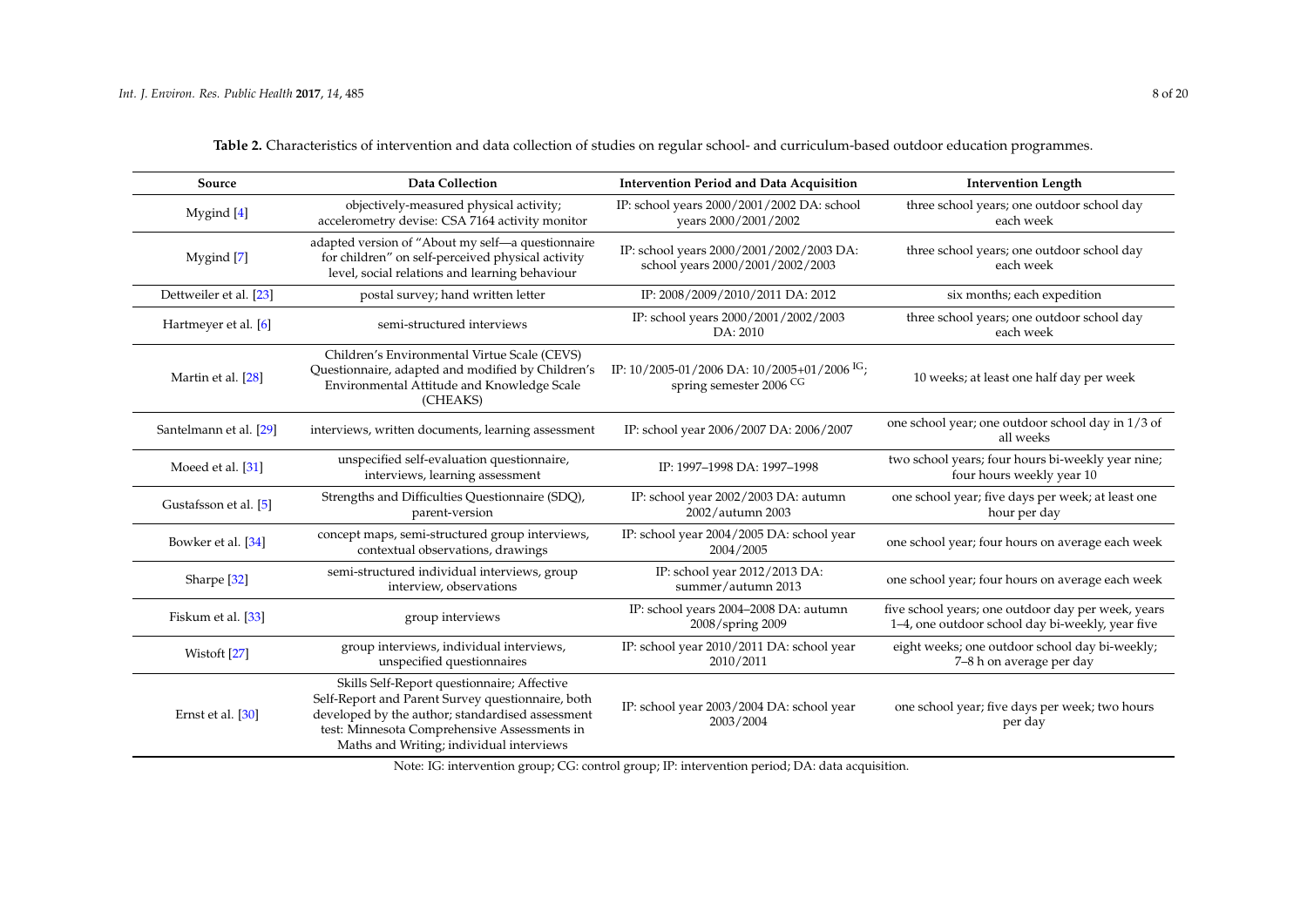The included studies are very heterogeneous in respect of their study design, used methods and instruments, learning environments and measured outcomes. We categorised measured outcomes and presented the results of each study according to the study design. Seven studies reported outcomes on learning dimensions [\[7](#page-18-4)[,27](#page-19-1)[,29–](#page-19-8)[32](#page-19-5)[,34\]](#page-19-7) and eight studies on social dimensions [\[6](#page-18-3)[,7](#page-18-4)[,23](#page-18-21)[,27,](#page-19-1)[28,](#page-19-2)[30,](#page-19-3)[31,](#page-19-4)[34\]](#page-19-7). Two studies reported on students' physical activity [\[4](#page-18-1)[,7\]](#page-18-4), one study [\[5\]](#page-18-2) on students' mental health, one study [\[33\]](#page-19-6) on students' action regulation behaviour and one study [\[31\]](#page-19-4) on students' environmental attitude and behaviour.

## *3.2. Methodological Quality Assessment of Included Studies*

The methodological quality for most of the quantitative studies [\[4,](#page-18-1)[7,](#page-18-4)[28,](#page-19-2)[30,](#page-19-3)[31\]](#page-19-4) can be classified as low (M =  $-0.14$ , SD = 0.31) to moderate (M = 0.50; SD = 0), with mean values ranged from  $-0.45$  to 0.45; one study was rated as high, with a mean value of 0.67 (M = 0.67; SD = 0) [\[5\]](#page-18-2). Main reasons for the low or moderate ratings result from a poor description of the population of interest, the non-random selection of participants, insufficient presentation of means and standard variations/standard errors for numeric variables, the handling of missing data, the inappropriateness of statistical techniques and handling of alternative explanations, insufficient information according to current ethical criteria, and missing model coefficients and standard errors for main effect variables.

The methodological quality for most of the qualitative studies [\[6,](#page-18-3)[27,](#page-19-1)[29–](#page-19-8)[33\]](#page-19-6) can be classified as moderate ( $M = 0.41$ ,  $SD = 0.12$ ), with mean values ranged from 0.33 to 0.56. Two studies were rated as high  $(M = 0.78, SD = 0)$  [\[23,](#page-18-21)[34\]](#page-19-7), with mean values of 0.78 each. Main reasons for the low ratings result from insufficient information about the influence of the researcher on the observed or interviewed participants, and vice-versa; insufficient information according to current ethical criteria; and an inappropriate connection between the conclusions and the analyses.

A detailed description of the methodological quality assessment is presented in Appendix [A](#page-17-2) Tables [A1](#page-17-3) and [A2.](#page-17-4)

## *3.3. Categorised Outcomes*

We categorised the reported outcomes of studies on regular school and curriculum OEP. Table [3](#page-10-0) shows the main outcomes in order to categorise students' learning dimensions, social dimensions and additional outcomes.

#### 3.3.1. Outcomes on Learning Dimensions

Six case studies [\[7,](#page-18-4)[27,](#page-19-1)[29,](#page-19-8)[31](#page-19-4)[,32](#page-19-5)[,34\]](#page-19-7) analysed datasets concerning learning dimension. Mygind [\[4\]](#page-18-1) conducted a study with primary school children attending a three-year outdoor education project. Students were asked about their perceptions on teaching and learning during indoor and outdoor classes by means of a questionnaire. Significant differences were found in three out of 14 statements: students liked the outdoor setting more than the indoor setting ( $p < 0.05$ ), they were more careless about homework in the indoor setting (*p* < 0.01) and more disturbances in group work activities occurred during the indoor setting  $(p < 0.05)$ . No significant differences were found for the other 11 statements.

Santelmann et al. [\[29\]](#page-19-8) conducted a study with sixth- to eighth-grade students participating in a one-year place-based curriculum. The authors analysed documents written by students, and interviews conducted by students using a semi-quantitative content analysis. It is concluded that, through direct interaction with landowners, students developed a better understanding of decision-making in farm and forest enterprises, and received insights into the global interconnectedness of agricultural markets. The students' learning benefit during outdoor lessons was especially mediated through hands-on learning and active participation. In a self-evaluation learning assessment, 75% of the students reported having gained new knowledge about farms, forests and wildlife refuges, and 25% developed better communication skills towards adults.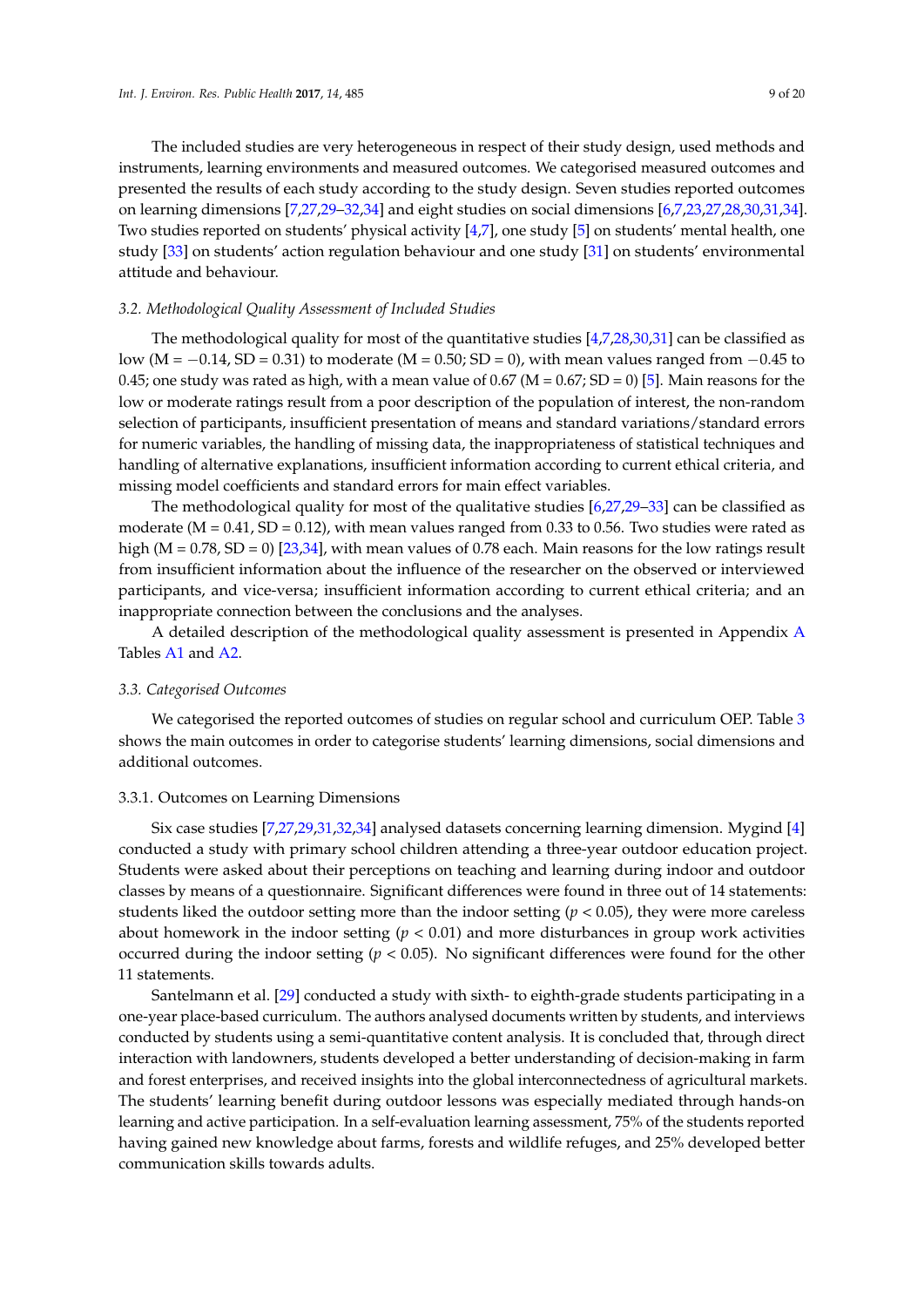| Source                 | <b>Outcomes on Learning Dimensions</b>                                                                                                                                        | <b>Outcomes on Social Dimensions</b>                                                                                                                                                                                                                                                                                                                                                                                  | <b>Additional Outcomes</b>                                                                                                                                                                                                                                                          |
|------------------------|-------------------------------------------------------------------------------------------------------------------------------------------------------------------------------|-----------------------------------------------------------------------------------------------------------------------------------------------------------------------------------------------------------------------------------------------------------------------------------------------------------------------------------------------------------------------------------------------------------------------|-------------------------------------------------------------------------------------------------------------------------------------------------------------------------------------------------------------------------------------------------------------------------------------|
| Mygind $[4]$           |                                                                                                                                                                               |                                                                                                                                                                                                                                                                                                                                                                                                                       | PA significant higher during outdoor classes<br>compared to indoor classes ( $p < 0.001$ ,<br>2000/2001); no significant differences in PA<br>between outdoor classes and indoor classes<br>including 2 PE lessons ( $p = 0.52$ , 2002);<br>significant -level: 0.05                |
| Mygind [7]             | higher preferences for learning in the outdoor<br>setting compared to indoor setting; significant<br>differences in three out of 14 statements                                | significant more positive social relations in the outdoor<br>setting compared to the indoor setting $(p < 0.001)$ ;<br>significance-level: 0.05                                                                                                                                                                                                                                                                       | significant higher perceived PA in the outdoor<br>setting ( $p < 0.01$ ); significant -level: 0.05                                                                                                                                                                                  |
| Dettweiler et al. [23] |                                                                                                                                                                               | long-term educational overseas expedition can lead to<br>symptoms of a reverse culture shock; similar readjustment<br>problems and development of coping strategies for all the<br>participants, shown in a U-curve model; the longer the<br>students had time to readjust, the more positive they report<br>on perceived programme effects, shown as a linear<br>function; no differences between cruises and gender |                                                                                                                                                                                                                                                                                     |
| Hartmeyer et al. [6]   |                                                                                                                                                                               | identification of six important conditions for the<br>improvement of social relations: play, interaction,<br>participation and pupil-centred tasks-important for<br>positive social relations during udeskole; co-operation and<br>engagement-consequences of improved social relations in<br>subsequent years                                                                                                        |                                                                                                                                                                                                                                                                                     |
| Martin et al. [28]     |                                                                                                                                                                               | IG: significant decrease in 5 CEVS domains: courage<br>$(p < 0.006)$ ; temperance $(p = 0.084)$ ; acceptance $(p = 0.014)$ ;<br>compassion ( $p = 0.109$ ); humility ( $p = 0.009$ ); CG: significant<br>decrease in courage ( $p = 0.169$ ) and increase in temperance<br>$(p = 0.389)$ ; acceptance $(p = 0.553)$ ; compassion $(p = 0.796)$ ;<br>humility ( $p = 0.553$ ); significance-level: 0.1                 |                                                                                                                                                                                                                                                                                     |
| Santelmann et al. [29] | improved understanding of decision-making<br>on farm and forest enterprises; insights into<br>the global interconnectedness and ecodynamic<br>drivers of agricultural markets |                                                                                                                                                                                                                                                                                                                                                                                                                       |                                                                                                                                                                                                                                                                                     |
| Moeed et al. [31]      | year 10 students: improved horticulture skills<br>(85% improved grade with 13%); year 9<br>students: strong level of commitment to<br>develop knowledge and skills            |                                                                                                                                                                                                                                                                                                                                                                                                                       | former students: long term effects of the<br>programme concerning positive<br>environmental behaviour: growing own<br>vegetables, participating in community-based<br>planting programmes, taking own students<br>outdoors within environmental projects,<br>cleaning the Himalayas |

# **Table 3.** Reported outcomes of studies on regular school- and curriculum-based outdoor education programmes.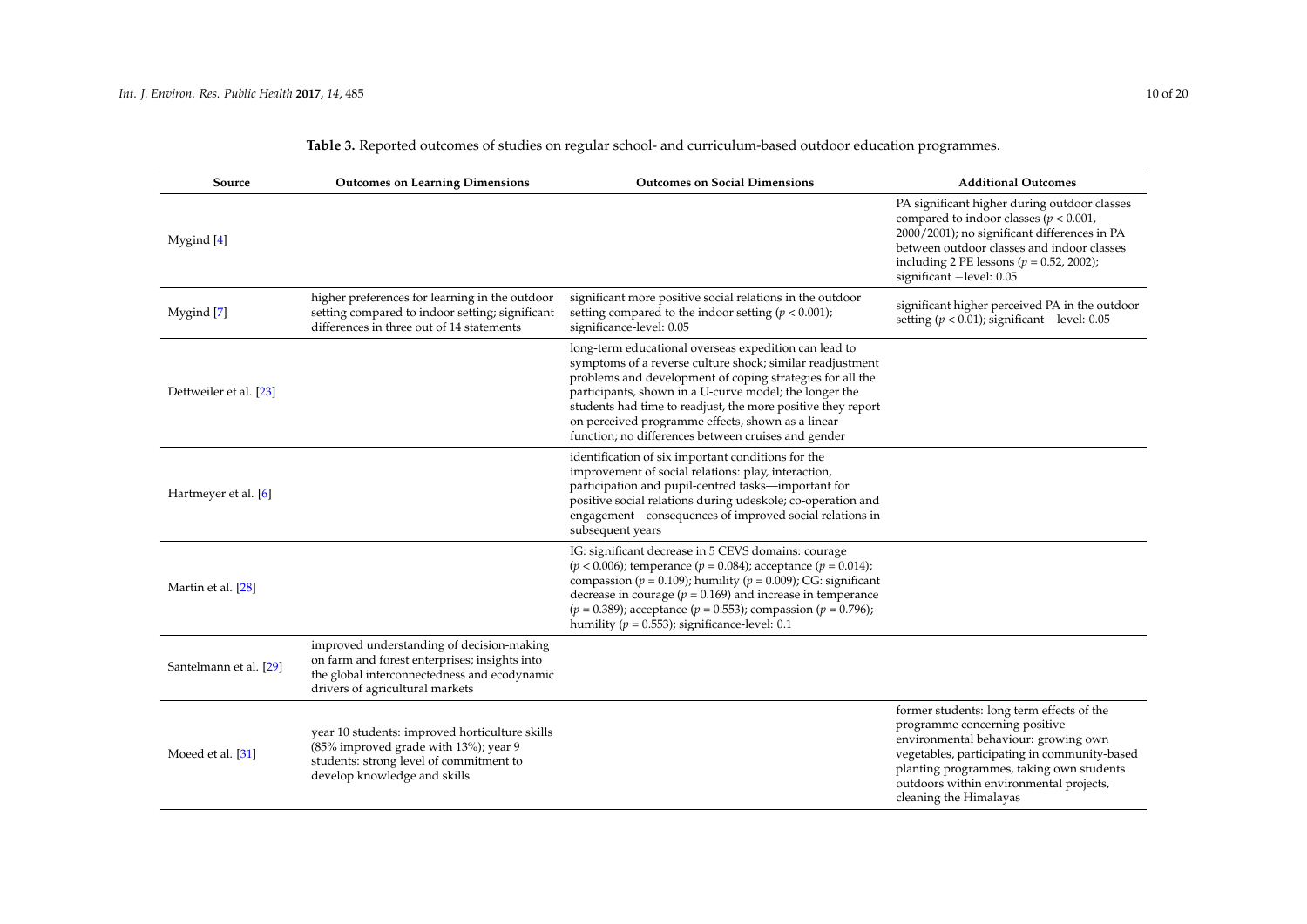| Source                 | <b>Outcomes on Learning Dimensions</b>                                                                                                                                                                                                                                                                                                                               | <b>Outcomes on Social Dimensions</b>                                                                                                                                                                                               | <b>Additional Outcomes</b>                                                                                                                                                                                                                                                                                                                   |
|------------------------|----------------------------------------------------------------------------------------------------------------------------------------------------------------------------------------------------------------------------------------------------------------------------------------------------------------------------------------------------------------------|------------------------------------------------------------------------------------------------------------------------------------------------------------------------------------------------------------------------------------|----------------------------------------------------------------------------------------------------------------------------------------------------------------------------------------------------------------------------------------------------------------------------------------------------------------------------------------------|
| Gustafsson et al. [5]  |                                                                                                                                                                                                                                                                                                                                                                      |                                                                                                                                                                                                                                    | overall positive, but not significant effect on<br>mental health in the IG ( $p > 0.1$ ); significant<br>decrease in mental health problems for boys in<br>IG compared to CG ( $p < 0.001$ ); no significant<br>differences for girls; significance-level: 0.1                                                                               |
| Bowker et al. [34]     | gardening experience has a positive impact on<br>curriculum learning: indication of direct<br>association between gardening activities and<br>improved learning                                                                                                                                                                                                      | overall sense of pride, excitement and high self-esteem;<br>gardening experience had a positive impact on students'<br>general school experience: indication of direct association<br>between gardening activities and self-esteem |                                                                                                                                                                                                                                                                                                                                              |
| Sharpe <sup>[31]</sup> | strong contextualised learning opportunities<br>for children in Maths, English and Science;<br>learning is perceived as fun through<br>imaginative and creative learning<br>opportunities; transfer from the indoor and<br>outdoor classroom to real-life situations                                                                                                 | building of trusting relationships and<br>educationally-focused symbiotic relationships; growth in<br>self-confidence; experience to take active responsibility for<br>the environment                                             |                                                                                                                                                                                                                                                                                                                                              |
| Fiskum et al. [33]     |                                                                                                                                                                                                                                                                                                                                                                      |                                                                                                                                                                                                                                    | gender differences: boys more often grasped<br>affordances specific to the outdoor<br>environment and used own creativity; girls<br>more often grasped affordances not specific to<br>the outdoor environment and used attached<br>objects especially designed for them; girls<br>more often regulate their action in the<br>outdoor setting |
| Wistoft [27]           | students developed a desire to learn through<br>participation in the programme; they learned<br>through enjoyment and experiences, they<br>perceived learning as fun                                                                                                                                                                                                 | students developed social competencies through<br>participation in the programme                                                                                                                                                   |                                                                                                                                                                                                                                                                                                                                              |
| Ernst et al. [30]      | significant higher reading + writing scores for<br>IG compared to CG ( $p = 0.03$ ); positive<br>significant increase in science process,<br>problem-solving, technology skills, skills in<br>working and communication for IG compared<br>to CG ( $p < 0.01$ ); students in the IG became<br>more interested in school and learning<br>fostered by outdoor learning | positive significant difference in students' attitudes towards<br>the prairie wetlands environment for IG compared to CG<br>$(p = 0.02)$ ; IG students improved their classroom behaviour<br>and prompted a sense of belonging     |                                                                                                                                                                                                                                                                                                                                              |

**Table 3.** *Cont.*

<span id="page-10-0"></span>Note: IG: intervention group; CG: control group, PA: physical activity; sig: significant; PE: physical education.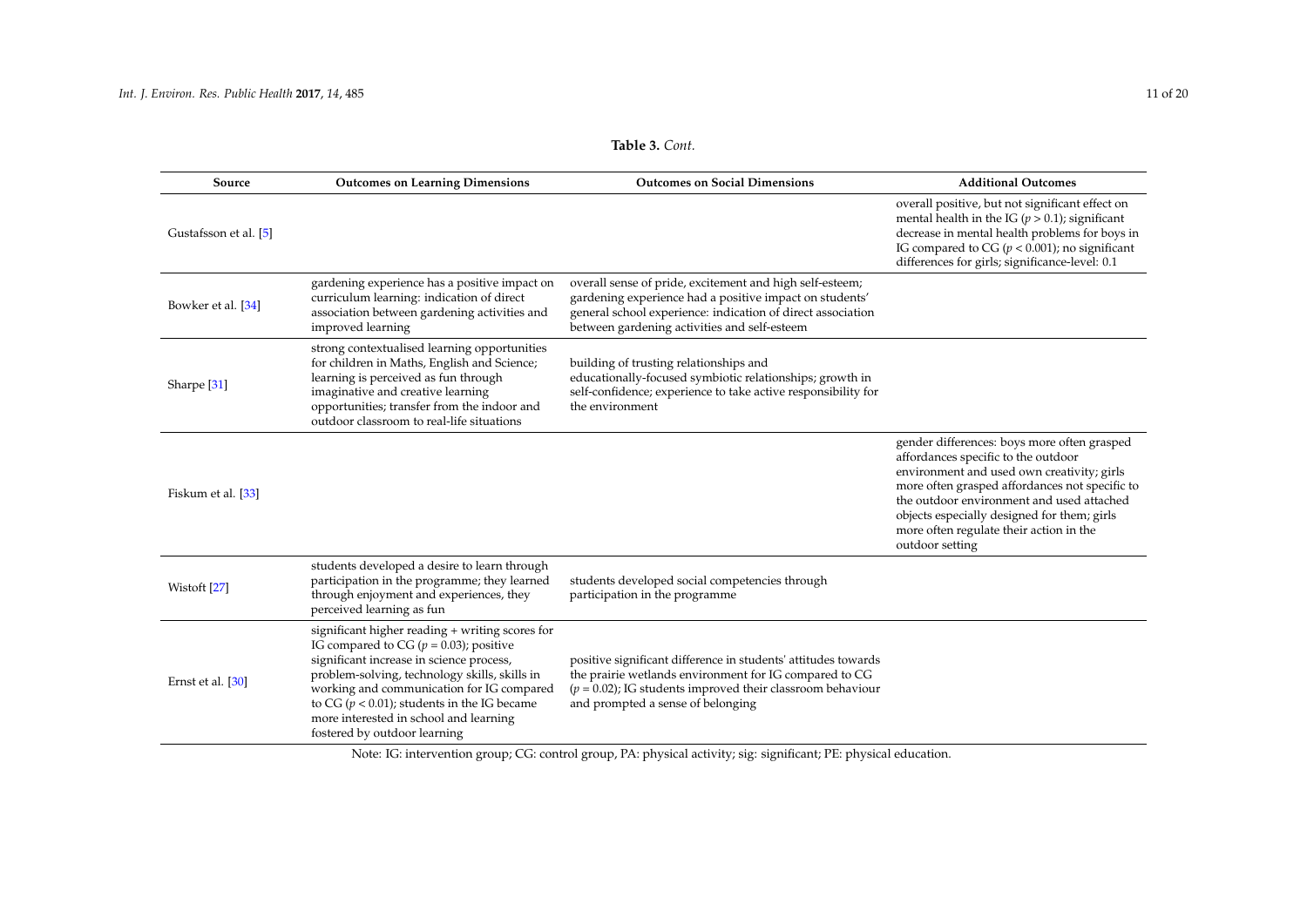Moeed et al. [\[31\]](#page-19-4) conducted a study with ninth and tenth-grade students in a school-led and community-supported environmental education project. A subgroup of tenth-grade students was pre- and post-tested on horticulture skills using a learning assessment. Eighty-five per cent of the students improved their grade skills for all four skill sets (preparing seeds for germination, pricking out, transplanting seedlings, planting) by 13%. The students were also able to transfer the gained skills into a different context.

Bowker et al. [\[34\]](#page-19-7) carried out a study with primary and secondary school children participating in a one-year school gardening project. The authors used a qualitative content analysis to analyse concept maps, drawings, interview transcripts, and contextual observations. Based on these analyses, the authors stated that the gardening experiences can have a positive impact on students' curriculum learning.

Sharpe [\[32\]](#page-19-5) evaluated how a one-year community gardening programme can be beneficial for fifth-grade students in building confidence and being prepared for academic success. Sharpe used a qualitative content analysis to analyse semi-structured interviews, contextual observations and drawings. It is reported that the students had strong contextualised learning opportunities in mathematics, English and science, which allowed them to apply learned content to real-life situations.

Wistoft [\[27\]](#page-19-1) carried out a study with primary school children attending a half-year community-led garden project. The author applied a qualitative content analysis to analyse interview transcripts and questionnaires. A summary of students' learning dimensions yielded in three main categories: (i) learning through enjoyment and experiences; (ii) the ability to use knowledge, understanding and the skills acquired; and (iii) learning through the outdoor life. Students' learning opportunities were made possible by the teachers' passion and love for teaching. As a main conclusion, the students developed a desire to learn through participation in the programme, which can be seen as an indicator of positive learning motivation.

Ernst et al. [\[30\]](#page-19-3) evaluated learning dimensions of a one-year out-of-school science programme for fifth-grade students. The authors used standardised assessment tests to compare students' learning achievements in reading, writing and mathematics, and found significantly higher reading and writing scores for students within the intervention group (IG), compared to students within the control group  $(CG)$  ( $p = 0.03$ ). No results were given for scores in mathematics. Based on the self-report questionnaire analysis, a positive and significant increase in the science process, problem-solving, technology skills, skills in working, and communication for students within IG compared to students within CG (*p* < 0.01) was found. Ninety-eight per cent of the parents from students within IG stated in a questionnaire that their children learned science, maths and writing better than they would have done in a normal school setting. Parents mentioned hands-on learning practise, interdisciplinary instructional strategy and real-world applications within outdoor teaching as the main conditions for this positive learning environment. Students within IG stated in interviews that they became more interested in school and learning through the outdoor teaching.

#### 3.3.2. Outcomes on Social Dimensions

Six case studies [\[6,](#page-18-3)[7](#page-18-4)[,27,](#page-19-1)[30,](#page-19-3)[32,](#page-19-5)[34\]](#page-19-7) analysed datasets concerning social dimensions. Mygind [\[7\]](#page-18-4) used a questionnaire to ask students about their social relations during teaching and during the breaks, comparing indoor and outdoor classes. Significant differences were found in two out of 10 statements: students liked the outdoor setting more than the indoor setting (*p* < 0.05) and it was noisier during the indoor setting (*p* < 0.05). No significant differences were found for the other eight statements, i.e., "I tease my classmates in the..." or "I try to assist my classmates in the ... " Hartmeyer et al. [\[6\]](#page-18-3) conducted a study with students and teachers seven years after the students had participated in a three-year primary school outdoor education project. In a qualitative content analysis, semi-structured interviews with students and teachers were analysed. In conclusion, six conditions influenced students' social relations during their school years. In detail, the students improved their social relations and four conditions seem to have been important for that: "play", "interaction",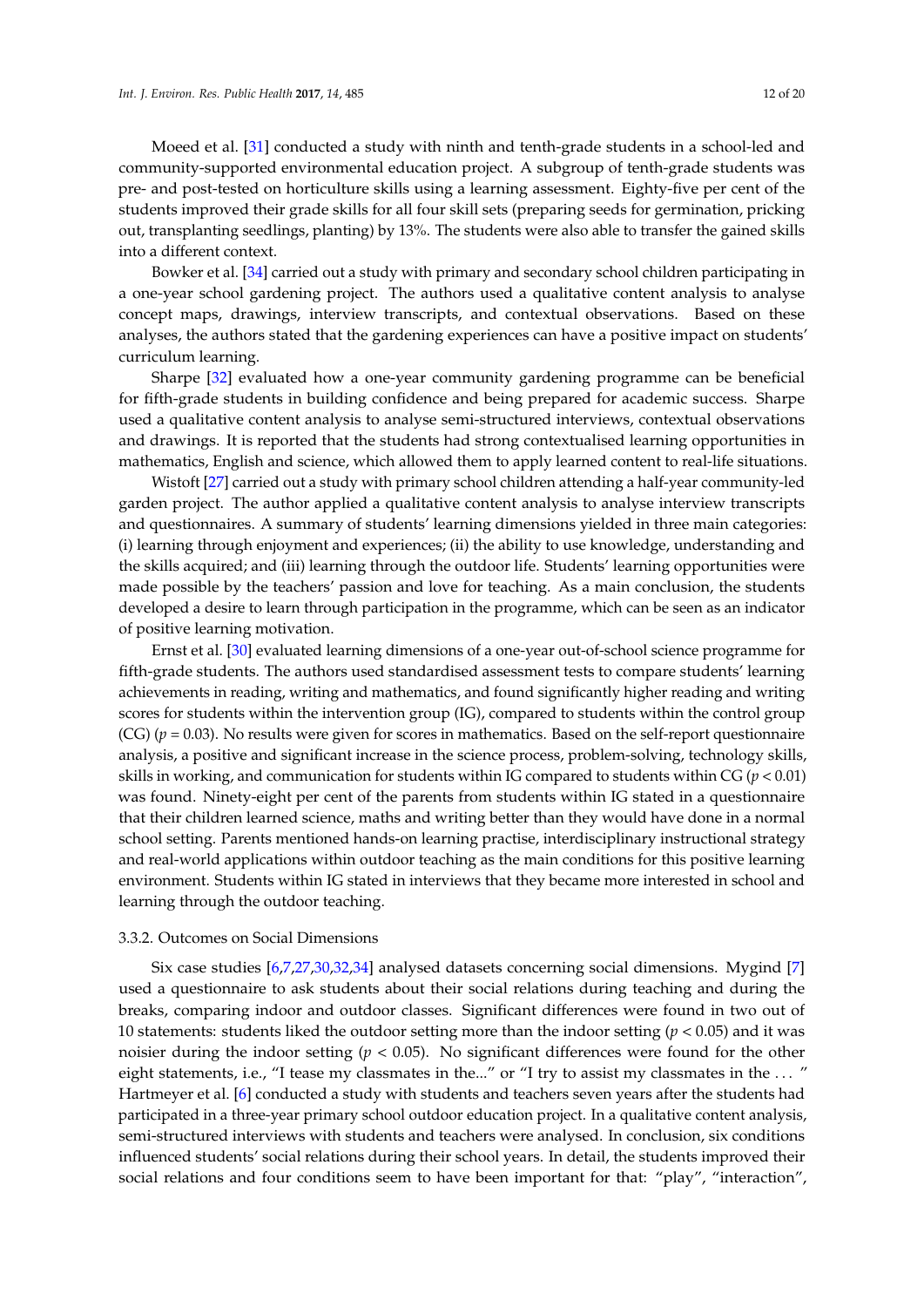"participation" and "pupil-centred tasks". Furthermore, this improvement in social relations, enabled through the four conditions, positively influenced the pupils' ability to "co-operate" and to "engage" in subsequent school years. Bowker et al. [\[34\]](#page-19-7) concluded that students who had taken part in a one-year gardening project developed an overall sense of pride, excitement and high self-esteem. The gardening experience had a positive impact on students' general school experience, which was interpreted as an association between gardening activities and self-esteem. Sharpe [\[32\]](#page-19-5) reported that students developed trusting relationships and educationally-focused symbiotic relationships during the one-year project. Furthermore, the project fostered students' growth in self-confidence and experiences leading to them taking active responsibility for the environment. Wistoft [\[27\]](#page-19-1) reported that students developed social competencies through active participation in the gardening project: improved team-working and communication skills, improved social relatedness, and an understanding of the importance of taking responsibility and having respect for others' work and property.

One quasi-experimental study [\[28\]](#page-19-2) analysed datasets concerning social dimensions.

Martin et al. [\[28\]](#page-19-2) conducted a study to research the effects of a 10-week expeditionary learning programme on seventh and eighth-grade students' environmental virtue. Students completed questionnaires and the environmental virtue score decreased significantly for students' in intervention group (IG) in four out of five domains of environmental virtue: courage ( $p = 0.006$ ); temperance  $(p = 0.084)$ ; acceptance  $(p = 0.014)$ ; and humility  $(p = 0.009)$ . For students in the control group (CG), the changes in environmental virtue score were not significant.

One cross-sectional study [\[23\]](#page-18-21) analysed datasets on social dimensions. Dettweiler et al. [\[23\]](#page-18-21) conducted a study with students who had participated in one of overall four six-month overseas learning expeditions. To evaluate the students' social readjustment strategies, they were asked to write letters about their experiences after they returned from the expedition. In a mixed-method approach, the authors analysed students' readjustment strategies. The time intervals between the return and the data collection were different for every expedition. The statements on readjustment strategies from the students being at home for eight months were most negative compared to the students having less or more time to readjust. Therefore, students can experience symptoms of a reverse culture shock after a long-term overseas expedition. However, the longer the students had time to readjust, the more positive they report on perceived programme effects. No gender differences were found.

One quasi-experimental study [\[30\]](#page-19-3) analysed datasets on social dimensions. Ernst et al. [\[30\]](#page-19-3) compared students' attitudes towards a specific local natural environment. The attitudes towards the environment of students in the IG changed significantly compared to that of students in the CG ( $p = 0.02$ ). One hundred per cent of the parents of students in the IG stated in a questionnaire that their children expressed a positive attitude towards outdoor teaching and 98% stated that the outdoor teaching fostered students' excitement about school in general. Students in the IG stated in interviews that their social behaviour had improved and that the outdoor lessons had advanced their social relatedness.

# 3.3.3. Additional Outcomes

In addition to the aforementioned two categories of Outcomes on Learning and Social Dimensions, we clustered five studies [\[4](#page-18-1)[,5](#page-18-2)[,7](#page-18-4)[,31](#page-19-4)[,33\]](#page-19-6) with specific outcomes under additional outcomes as they do not fit precisely into any other category.

Two case studies [\[4,](#page-18-1)[7\]](#page-18-4) analysed datasets on students' physical activity. Mygind [\[4,](#page-18-1)[7\]](#page-18-4) conducted the studies with students participating in a three-year outdoor education project and measured their PA during outdoor and indoor learning. Objectively-measured PA was significantly higher during one outdoor learning day, compared to one traditional indoor school day, in 2000 and 2001 (both *p* < 0.001), while no significant differences in PA was found for one outdoor learning day, compared to one normal school day including two physical education lessons, in 2002 ( $p = 0.52$ ) [\[4\]](#page-18-1). Students were asked, by means of a questionnaire, about their perceived physical activity. Students reported to have used their body significantly more often during classes in the outdoor teaching setting (*p* < 0.01) compared to the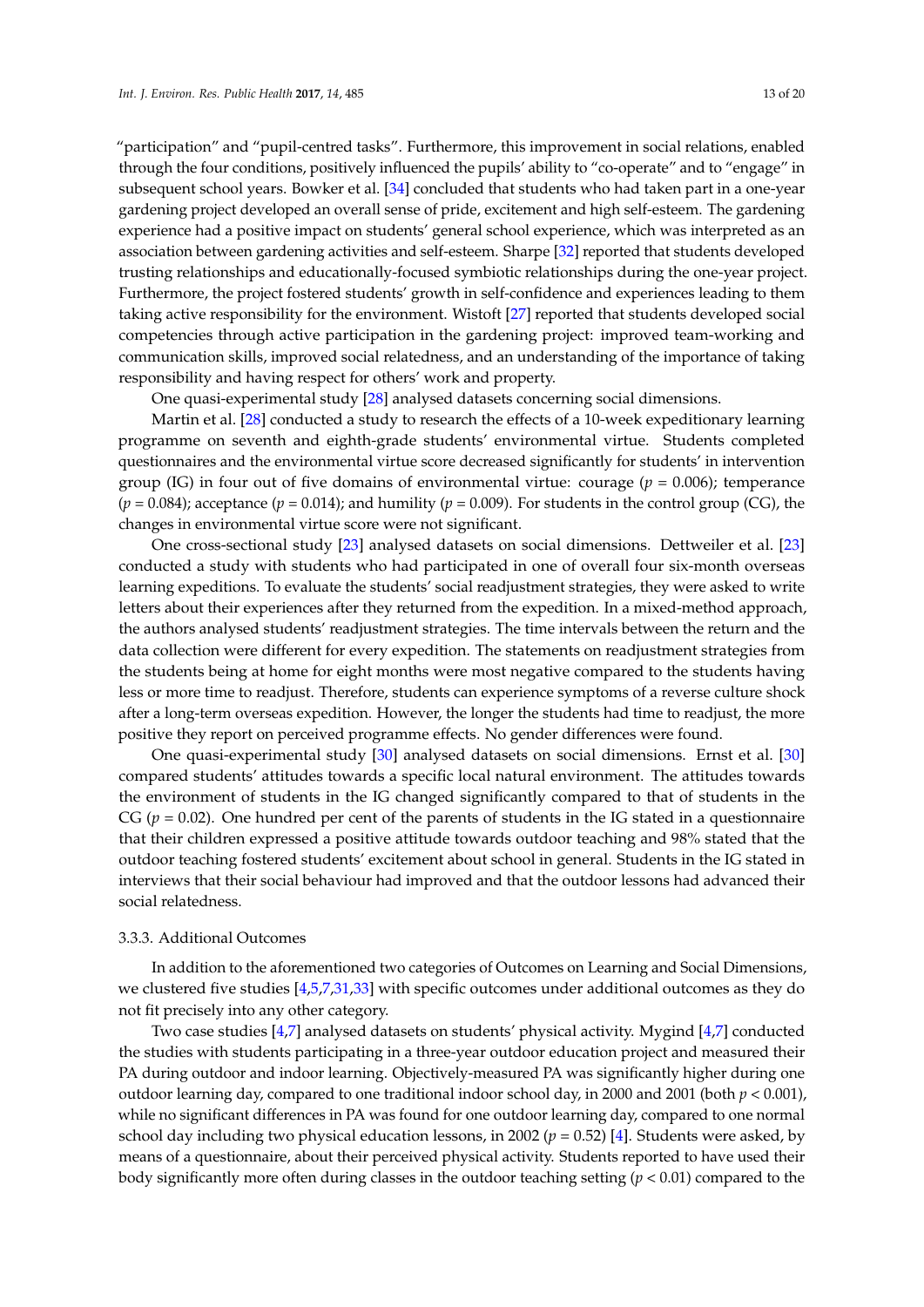indoor setting and also to have been more active during the breaks in the outdoor setting  $(p < 0.01)$ compared to the indoor setting [\[7\]](#page-18-4).

One case study [\[31\]](#page-19-4) analysed datasets regarding students' environmental attitude and behaviour. Moeed et al. [\[31\]](#page-19-4) applied a qualitative content analysis to analyse interview transcripts. The authors conducted the interviews six or eight years respectively, after the students participated in an environmental project. The students showed a strong awareness of environmental issues and were actively involved in environmental community projects. The students traced both aspects back to their participation and experiences in outdoor classes.

One case study [\[33\]](#page-19-6) analysed datasets with respect to students' action-regulation behaviour. Fiskum et al. [\[33\]](#page-19-6) conducted a study with fifth-grade primary school students who participated in outdoor classes over the period of five years. In a qualitative content analysis group interviews were analysed with a special focus on interaction between affordances, action-regulation, and learning. The authors reported that outdoor learning environments can offer a great variability in children's choices of activity during classes. The main results relate to gender differences. Boys mainly grasped affordances specific to the outdoor environment and used their own creativity, whereas girls mainly grasped affordances not specific to the outdoor environment and used attached objects especially designed for them. Girls more often regulated their action in the outdoor setting compared to boys. Both girls and boys reported on several learning contents related to grasped affordances. It has been concluded that outdoor education compared to teacher-directed learning in the classroom, may provide better opportunities to reach the third level of cognitive process dimension—apply—by enabling conscious relationships concerning content and objects.

One quasi-experimental study [\[5\]](#page-18-2) analysed datasets on students' mental health status. Gustafsson et al. [\[5\]](#page-18-2) conducted a study with primary school children who had attended an outdoor education project over a period of one school year. In a questionnaire, the parents stated their observations regarding their children's psychiatric symptoms. When adjusted for demographics, no significant overall effect on mental health was found for students in the IG, compared to students in the CG with respect to total difficulties, as well as all the subscales (all *ps* > 0.1). However, a gender effect of the intervention was found. Mental problems significantly decreased for boys compared to girls, with respect to total difficulties  $(p < 0.001)$ , as well as the subscales of "emotional symptoms" ( $p = 0.044$ ), "conduct problems" ( $p < 0.003$ ), and "hyperactivity" ( $p = 0.005$ ). Effects were not significant for peer problems and pro-social behaviour.

# **4. Discussion**

We aimed at systematically reviewing the current state of research on regular compulsory school- and curriculum-based outdoor education programmes. Specifically, we categorised and evaluated reported outcomes of 13 included studies and rated their methodological quality.

# *4.1. General Aspects*

The current state of research is relatively small with only 13 identified and evaluated studies. This can partly be explained by the fact that outdoor education research is quite a young field of research, although, with a rising number of publications within the last years. The small number of included studies can also be attributed to the fact that efforts to conduct regular curriculum-based outdoor teaching face many barriers. Waite, Bølling and Bentsen [\[1\]](#page-17-0) summarised the cost of transportation and extra teachers, travel-time, a crowded curriculum and teacher qualifications as main obstacles for more outdoor learning projects in schools in the UK and in Denmark.

We also applied certain inclusion criteria, such as a minimum intervention length of eight weeks. By further opening-up these criteria, more studies could naturally have been evaluated, but this would have simultaneously led to a renunciation of the comparability of the assessed studies and outcomes. Waite, Bølling and Bentsen [\[1\]](#page-17-0), for example, therefore chose different inclusion criteria—less strict concerning, e.g., age group, intervention duration, publication type—and thus compared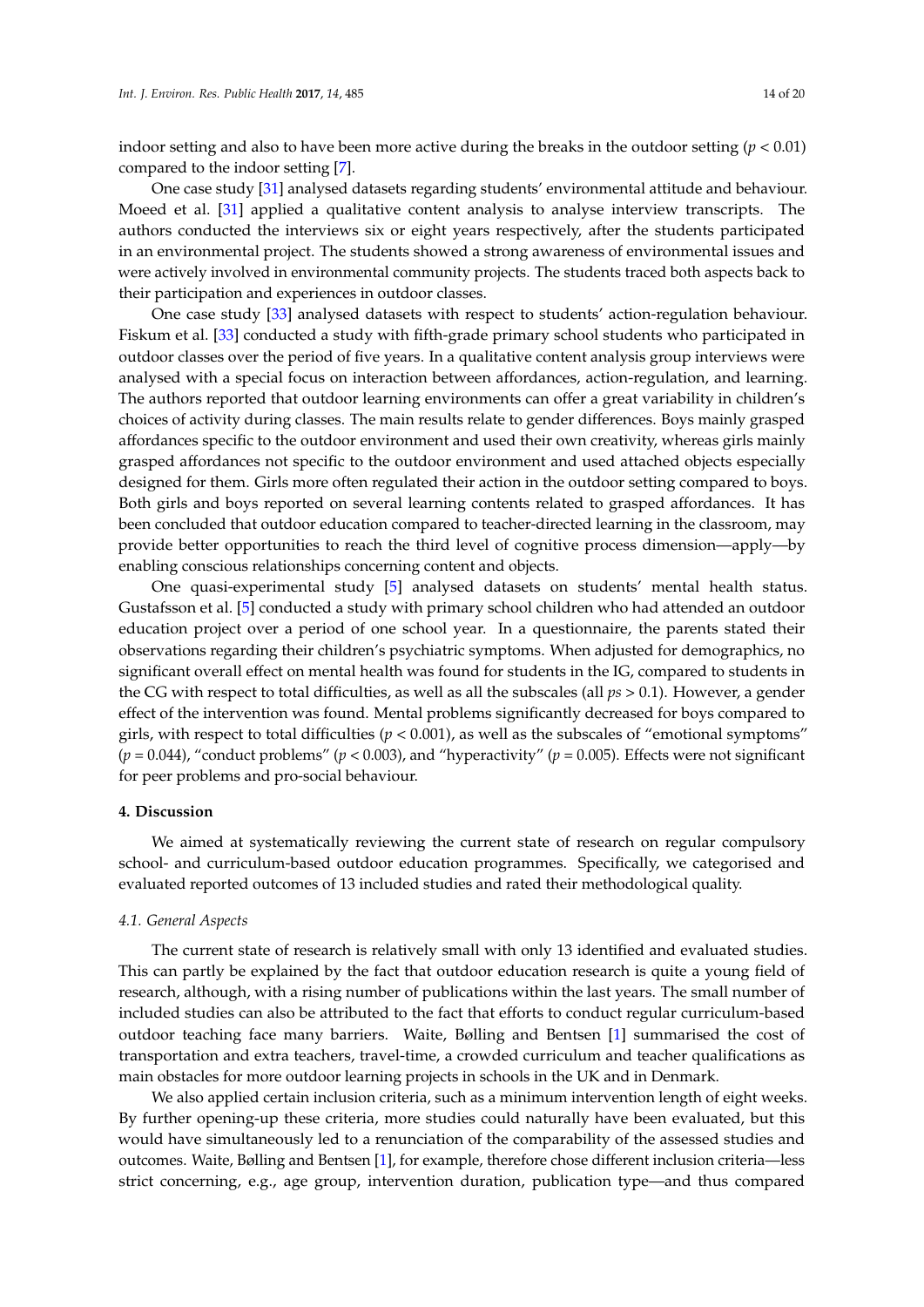39 similar studies concerning school-based outdoor education programmes. Compared to the related field of Outdoor Adventure Education/Outdoor Adventure Programming, the aforementioned literature reviews and meta-analyses reviewed several studies, e.g., 96 studies regarding the overall effects of adventure programmes [\[3\]](#page-18-0), and 43 studies concerning outdoor adventure programmes for adolescents [\[19\]](#page-18-17). This can also be seen as an indication that more studies on regular compulsory school- and curriculum-based outdoor education programmes are needed, in order to gain a deeper understanding of the possible benefits.

## *4.2. Methodological Quality Assessment*

The methodological quality assessment for most of the studies yielded moderate results.

Particularly, those results of studies with moderate or low methodological quality have to therefore be considered with caution. Apart from that, some important specific circumstances regarding the included studies have to be considered. Due to the nature of educational interventions, not all requirements for preventing possible methodological bias (e.g., randomisation, a high number of participants) can be fulfilled in practice and we applied two relatively strict assessment tools. In contrast to most natural science domains, formal ethical approvals are still not obligatory in some educational and sociological domains. Furthermore, official ethic committees still have to be established to a certain extent. Another explanation could be that researchers are incidentally unaware of the importance of such formal ethical issues. Furthermore, the aim of most (case) studies included in this systematic review was rather to explore the field and to describe specific (rare) cases, instead of giving the opportunity to generalise the results gained to a wider population. As mentioned above, several studies do show a lack of methodological quality. Although the methodological quality of research studies is not the main focus of this review—and one should not overestimate it when considering the possibilities of conducting studies in educational settings—these ratings can be seen as indicators for detecting shortcomings in this particular scientific field, and this is in concordance with results of the review by Scrutton et al. [\[18\]](#page-18-15). The authors examined studies in the related field of Outdoor Adventure Education, focusing on personal and social development. They stated that, frequently, the sample sizes used were too small, and went on to discuss the questionable usage and handling of questionnaires, as well as the statistical management of variables. Scrutton and colleagues [\[18\]](#page-18-15) requested that future research should be carefully designed with regard to methodological rigour if the researchers' aim is to actually inform and change educational policy.

Certain results must therefore be interpreted with respect to the study design used and its corresponding possibilities and weaknesses as regarding generalisability, validity and reliability.

### *4.3. Learning Dimensions*

The presented results in the category of learning dimension, reported by seven studies [\[7](#page-18-4)[,27,](#page-19-1)[29](#page-19-8)[–32,](#page-19-5)[34\]](#page-19-7), illustrate one main focus of the current research in the field of regular compulsory school- and curriculum-based outdoor education programmes.

According to the results on learning dimensions, students particularly seem to benefit in terms of an improved academic performance in several subjects, improved skills in transferring the knowledge gained to real life situations. In addition, two studies [\[27](#page-19-1)[,34\]](#page-19-7) mentioned possible benefits on aspects of students' learning motivation, i.e., learning as fun and a desire to learn. Considering that learning motivation can be an important factor for academic success [\[35\]](#page-19-9), and some studies in outdoor education settings [\[36](#page-19-18)[–38\]](#page-19-19) have already analysed motivational aspects of short-term interventions, this could possibly be a promising approach for future research.

The methodological quality for studies reporting on learning dimensions, however, is rated as moderate [\[7,](#page-18-4)[27,](#page-19-1)[29,](#page-19-8)[30,](#page-19-3)[32\]](#page-19-5) except for one study which is rated as low [\[31\]](#page-19-4). Due to the methodological weaknesses, the reported results have to be considered with caution. However, they are in concordance with different literature reviews and meta-analyses concerning general outdoor education. Waite, Bølling and Bentsen [\[1\]](#page-17-0) mentioned that regular udeskole enhances learning outcomes.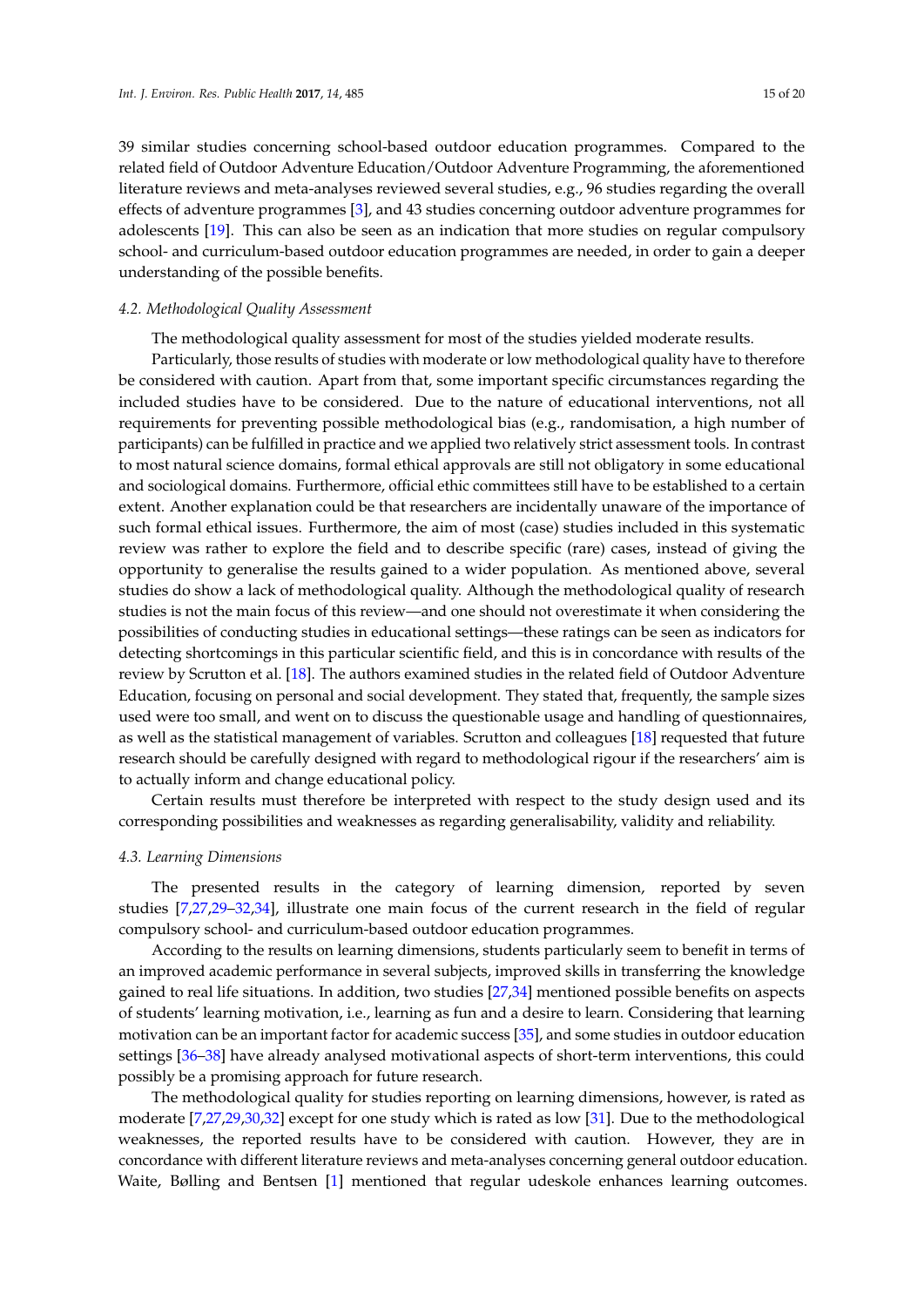Rickinson et al. [\[2\]](#page-17-1) highlighted the benefits of school grounds/community projects on students' science process skills as well as the impact of fieldwork and visits on students' long-term memory and higher order learning. Furthermore, Cason and Gillis [\[19\]](#page-18-17) found an average effect size of 0.61 (*n* = 10; SD = 1.527) of outdoor adventure programmes on adolescents' grades and Hattie et al. [\[3\]](#page-18-0) mentioned that "adventure programs enhance general problem solving competencies", understood as a subcategory of academic performance (ES =  $0.45$ ;  $n = 23$ ; CI =  $0.23$  to 0.67).

Taking into account these indications and respective methodological shortcomings, more high quality-studies are needed to further examine possible effects of regular outdoor classes on students learning dimensions.

### *4.4. Social Dimensions*

The presented results in the category of social dimension, reported by nine studies [\[6,](#page-18-3)[7](#page-18-4)[,23,](#page-18-21)[28,](#page-19-2)[30](#page-19-3)[–32,](#page-19-5)[34\]](#page-19-7), illustrates another main focus of the current research regarding regular compulsory school- and curriculum-based outdoor education programmes.

According to the results in social dimensions, students seem to benefit in terms of their development of social competencies and social relations such as self-esteem, self-confidence, trusting relationships, and the sense of belonging [\[6](#page-18-3)[,7](#page-18-4)[,27](#page-19-1)[,30,](#page-19-3)[32,](#page-19-5)[34\]](#page-19-7). One study [\[23\]](#page-18-21) also reported that students mentioned perceived positive programmes effects, however, with a temporal shift of approximately eight months. Furthermore, three studies reported positive effects on students' attitudes and behaviour patterns towards the environment [\[30–](#page-19-3)[32\]](#page-19-5). One study [\[28\]](#page-19-2) mentioned negative effects on students' environmental attitudes. The methodological quality for studies reporting on social dimension is rated as moderate [\[6,](#page-18-3)[7,](#page-18-4)[27,](#page-19-1)[30](#page-19-3)[–32\]](#page-19-5) except for two studies rated as high [\[23](#page-18-21)[,34\]](#page-19-7). Despite the methodological weaknesses, the reported results are in concordance with conclusions by Waite, Bølling and Bentsen [\[1\]](#page-17-0): Forest schools, as well as udeskole programmes, can promote students' social relations, interpersonal skills, and social competencies. Furthermore, Rickinson et al. [\[2](#page-17-1)[,5\]](#page-18-2) summarised that fieldwork and visits "can lead to individual growth and improvements in social skills ( . . . ) and improve attitudes towards the environment" while school grounds and community projects can foster students' sense of belonging, relationships and community involvement.

Similar to our demands regarding learning dimensions, there is also a strong need for more high quality-studies to further examine possible effects of regular outdoor classes on students' social dimensions.

#### *4.5. Additional Dimensions*

The research on students' physical activity, mental health and action regulation behaviour is underrepresented in comparison to results on students' learning and social dimensions. Only two case studies [\[4](#page-18-1)[,7\]](#page-18-4) with moderate to low methodological quality, reported positive effects on students' PA. Only one case study [\[33\]](#page-19-6) with moderate methodological quality mentioned gender differences with respect to action regulation behaviour. Furthermore, only one quasi-experimental study [\[5\]](#page-18-2), with a high methodological quality reported positive effects of regular outdoor classes on boys' mental health. Therefore, the presented results of PA, mental health and action regulation behaviour can at most be interpreted as first indications. However, taking results from related publications into account, these indications can be partly supported. In detail, Rickinson et al. [\[2\]](#page-17-1) showed in their review that school grounds and community projects can be beneficial for children's exercise. Additionally, Waite, Bølling and Bentsen [\[1\]](#page-17-0) mentioned that forest school and udeskole projects increased students' PA and motor-skills. Regarding students' mental health, Cason and Gillis [\[19\]](#page-18-17) found an average effect size of 1.047 (*n* = 12; SD = 0.459) for adolescents' clinical scales (e.g., depression and anxiety) regarding outdoor adventure programming.

More high quality-studies are therefore needed to further examine these first indications of the effects of regular outdoor classes on students' PA, mental health and action regulation behaviour,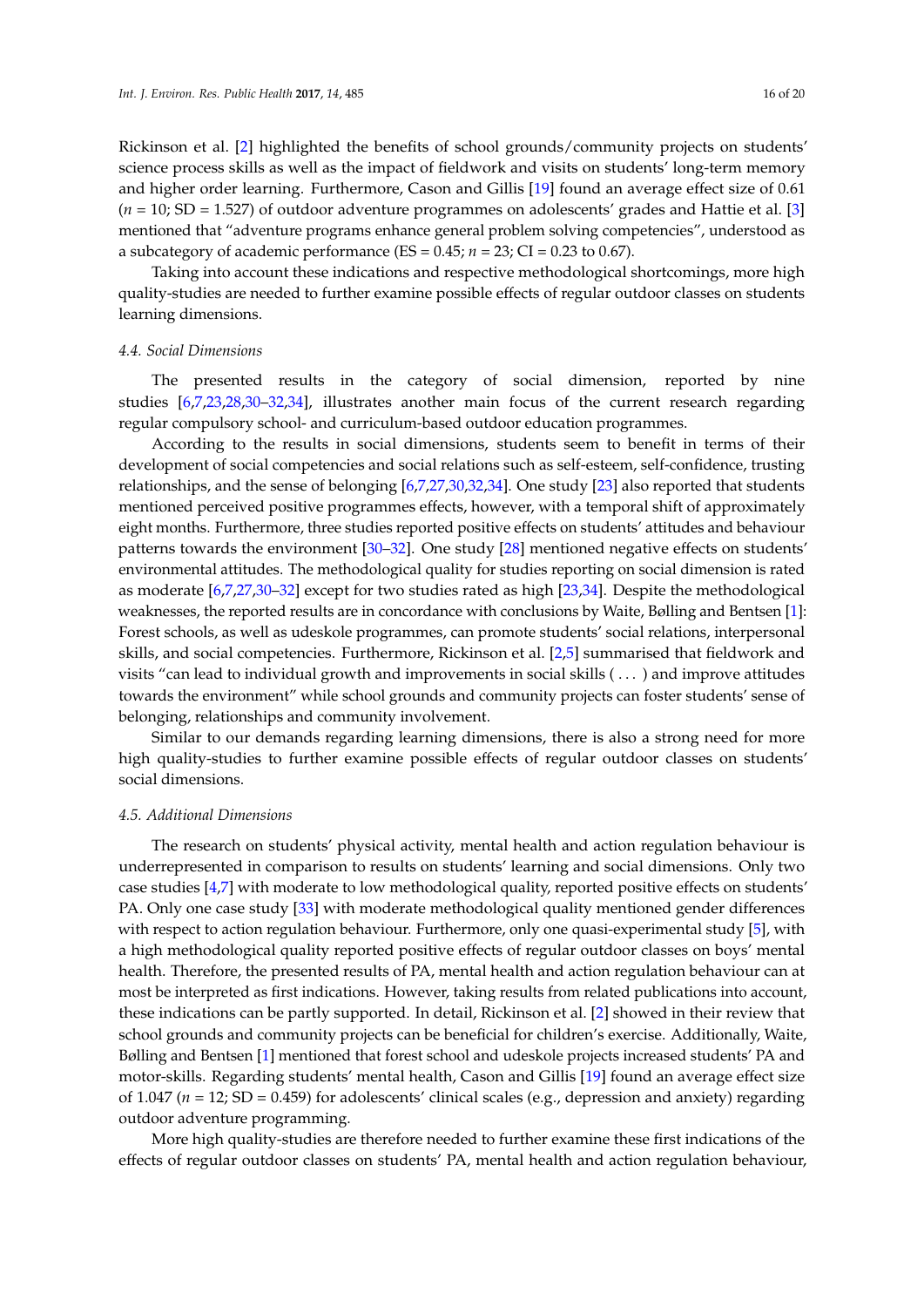especially when considering an increasing inactivity [\[39\]](#page-19-20), as well as a rising number of diagnosed mental health disorders in school children [\[40\]](#page-19-21).

## *4.6. Strengths and Limitations*

There are four main strengths in this systematic review. First, we strictly referred to a search protocol and design according to the PRISMA Guidelines and applied several online databases for literature research. Secondly, the chosen inclusion criteria allowed for the consideration of a wide range of studies concerning study design, country, target group and reported outcomes. Thirdly, two reviewers independently screened the literature and assessed the methodological quality of the included studies and, fourthly, we applied the CCEERC Quantitative Research Assessment Tool as well as the JBI Checklist for Qualitative Research to rate the studies' methodological quality.

However, we only evaluated studies published in English and German in peer-reviewed journals and listed in the used online databases, but no grey literature or reports. We therefore cannot rule out the existence of relevant studies in other languages or studies published elsewhere. Furthermore, we observed that several included, as well as excluded, articles were weak in respect of the internal structure and given information. Hypothesising that this is a wide spread practice, this could also mean that other valuable research results had not been properly published in peer-reviewed journals, and were therefore not eligible for inclusion in this systematic review.

These limitations are in concordance with the critique on systematic reviews in education, as described in the methods chapter. Therefore, we cannot claim to have delivered an all-embracing solution to the questions we have asked. We have not "eliminate(ed) bias" nor have we "present(ed) an 'objective' version of the truth, but" we have "attempt(ed) to minimise bias" in the field [\[41\]](#page-19-22).

# **5. Conclusions**

To conclude, the number of identified studies on regular compulsory school- and curriculum-based outdoor education programmes is relatively low. In addition, these 13 evaluated studies show wide heterogeneity in respect of the aims, participant groups, learning environments, methods used and reported effects, and the methodological quality is, on average, moderate. However, tendencies were found which indicate that regular compulsory school- and curriculum-based outdoor education programmes can advance students in the physical, psychological, learning and social dimensions.

To further evaluate these indications, more research studies are needed. Thereby, a strong focus on aspects of study design and methodological quality has to be set. Especially randomised-controlled trials, longitudinal studies and studies that are more quasi-experimental with a higher number of participants are desirable for future research. Additionally, the intervention duration should be as long as possible, as it has been shown that longer programmes lead to better effects [\[2\]](#page-17-1). Future research should particularly focus on aspects of students' PA and mental health, as we have shown that those are underrepresented in the reviewed literature.

However, these study designs are often difficult to conduct in educational settings, especially as practical "Outdoor Education' strongly depends on the respective teachers" motivation and beliefs, their pedagogical concepts and ideas, and a certain financial support from headmasters/headmistresses and school authorities [\[1,](#page-17-0)[12\]](#page-18-9). If practitioners, researchers and policymakers work more closely together in a dialogic relationship and with a strong focus on what is needed, as demanded by Fiennes et al. [\[20\]](#page-18-16) and Andrews [\[41\]](#page-19-22), positive changes in school practise can hopefully be realised for students' benefits. This can partly be seen in relationship to a recent OECD report on learning environments in the 21st century. According to the report, innovative learning environments are needed. Specifically, a combination of pedagogical approaches on "guided learning", "action learning" and "experiential learning" that enables self-regulated learning [\[42\]](#page-19-23). Although not being the focus in our review, the underlying pedagogical concepts in outdoor education do set focus at least partially on these learning environments [\[1\]](#page-17-0).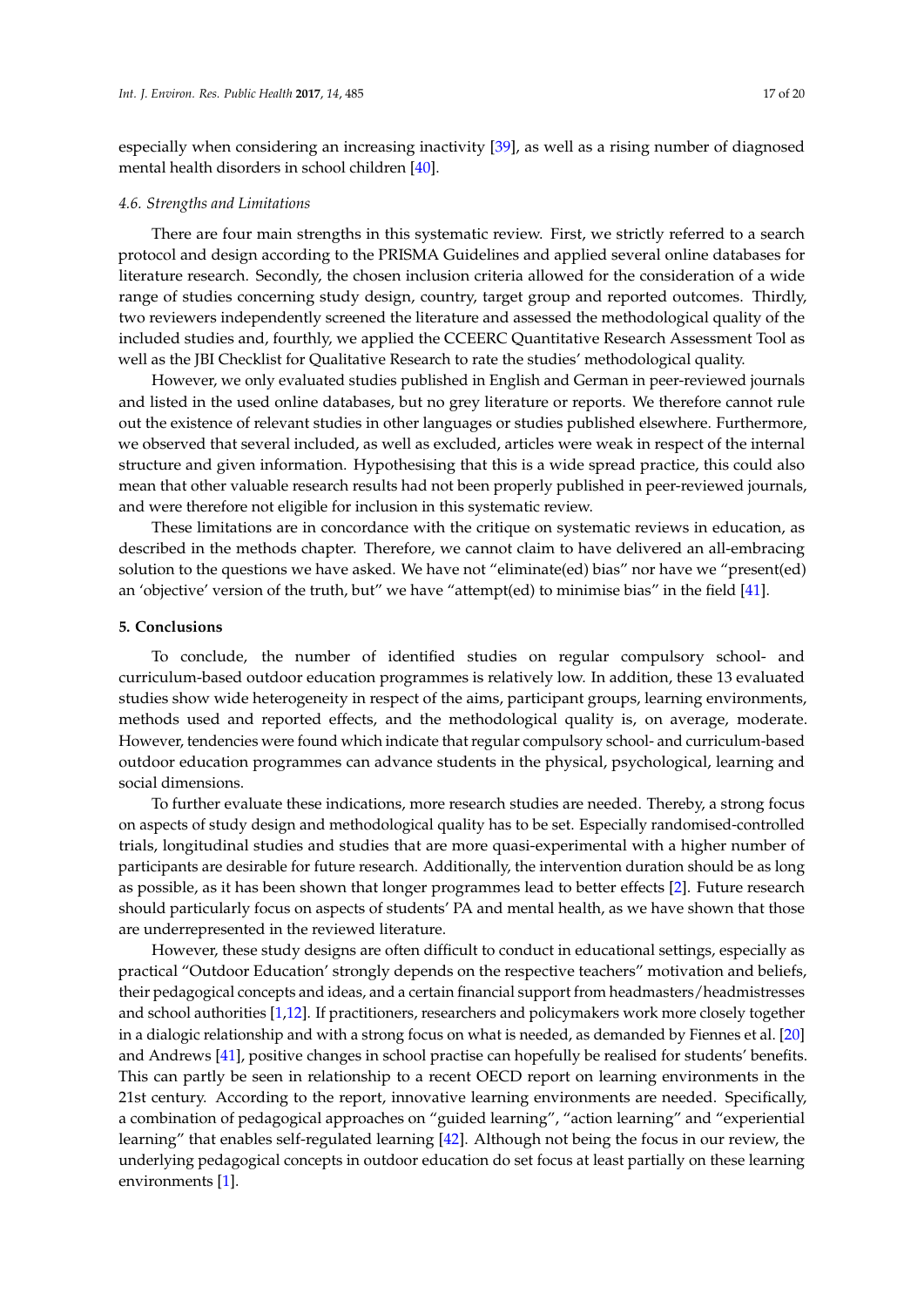One promising example is the Danish TEACHOUT research project which used a quasi-experimental and longitudinal design to analyse the impacts of regular outdoor teaching on 834 students' PA, well-being, social interaction and learning [\[43\]](#page-19-24). First results are to be expected in 2017. In the future, more such high-quality studies should be realised by referring to a rich theoretical background and methodology, as well as informing and including policy and school administration.

**Supplementary Materials:** The following are available online at [www.mdpi.com/1660-4601/14/5/485/s1,](www.mdpi.com/1660-4601/14/5/485/s1) PROSPERO Protocol and Search Strategy, Reference Number CRD42016033002.; adapted versions of the CCEERC Quantitative Research Assessment Tool; and the JBI Checklist for Qualitative Research.

**Acknowledgments:** The study was partly funded by the Dietmar Hopp Foundation by Grant # 23016007 and by the German Research Foundation (DFG) and the Technical University of Munich within the funding program Open Access Publishing.

**Author Contributions:** Christoph Becker, Sarah Spengler and Filip Mess conceived and designed the study; Christoph Becker and Gabriele Lauterbach performed the literature search and selection process; Christoph Becker, Gabriele Lauterbach, Ulrich Dettweiler and Filip Mess performed the methodological quality assessment; Christoph Becker analysed the data; and Christoph Becker wrote most of the paper with substantial contributions from all the others.

**Conflicts of Interest:** The authors declare no conflict of interest. The founding sponsor had no role in the design of the study; in the collection, analyses, or interpretation of data; in the writing of the manuscript, and in the decision to publish the results.

# <span id="page-17-3"></span><span id="page-17-2"></span>**Appendix A**

| Source                | 01 | O <sub>2</sub> | O3       | O4       | O <sub>5</sub> | O <sub>6</sub> | Q7           | O8       | Q8       | <b>O10</b> | Q11      | O12  | Mean SD |      |
|-----------------------|----|----------------|----------|----------|----------------|----------------|--------------|----------|----------|------------|----------|------|---------|------|
| Mygind $[4]$          |    |                | $\theta$ |          |                |                | $-1$         | $\Omega$ | $-1$     |            | $-1$     | $-1$ | 0.00    | 0.00 |
| Mygind [27]           |    |                | 0        |          |                |                | $\mathbf{0}$ | $\theta$ | $-1$     |            | $-1$     | $-1$ | 0.08    | 0.79 |
| Martin et al. [29]    |    |                |          |          |                |                | $\Omega$     | $\Omega$ | $\left($ |            | 0        |      | 0.50    | 0.52 |
| Moeed et al. [32]     |    |                |          |          | $-1$           | $-1$           | $-1$         | $-1$     | $-1$     | $-1$       | $-1$     | $-1$ | $-0.50$ | 0.80 |
| Gustafsson et al. [5] |    |                |          | $\Omega$ |                |                |              | $\Omega$ |          |            |          |      | 0.66    | 0.49 |
| Ernst et al. [31]     | 0  | $\Omega$       |          |          |                |                | $\Omega$     | $\Omega$ | $\Omega$ |            | $\Omega$ | $-1$ | 0.33    | 0.65 |

**Table A1.** Methodological quality assessment for quantitative studies.

SD: standard deviation.

<span id="page-17-4"></span>

| Source                 | Q1       | Q2 | Q3 | Q4   | Q5 | Q7                       | Q8 | Q9                       | <b>O10</b> | Mean | <b>SD</b> |
|------------------------|----------|----|----|------|----|--------------------------|----|--------------------------|------------|------|-----------|
| Dettweiler et al. [23] |          |    |    |      |    | $-1$                     |    |                          |            | 0.78 | 0.67      |
| Hartmeyer et al. [6]   |          |    |    |      |    | $-1$                     |    |                          | $-1$       | 0.56 | 0.88      |
| Santelmann et al. [30] | 0        | 0  |    |      |    | $-1$                     |    | $-1$                     |            | 0.33 | 0.86      |
| Moeed et al. [32]      |          |    |    | $-1$ |    | $-1$                     |    | $-1$                     |            | 0.33 |           |
| Bowker et al. [35]     |          |    |    |      |    | $-1$                     |    |                          |            | 0.78 | 0.67      |
| Sharpe <sup>[33]</sup> |          |    |    |      |    | $-1$                     |    | $\Omega$                 | $-1$       | 0.44 | 0.88      |
| Fiskum et al. [34]     | $\Omega$ | 0  |    |      |    |                          |    | $-1$                     | $-1$       | 0.33 | 0.87      |
| Wistoft [28]           |          |    |    |      |    | $\overline{\phantom{m}}$ |    | $-1$                     |            | 0.56 | 0.88      |
| Ernst et al. [31]      |          |    |    |      |    | $-1$                     |    | $\overline{\phantom{0}}$ |            | 0.56 | 0.88      |

**Table A2.** Methodological quality assessment for qualitative studies.

SD: standard deviation.

#### **References**

- <span id="page-17-0"></span>1. Waite, S.; Bølling, M.; Bentsen, P. Comparing apples and pears? A conceptual framework for understanding forms of outdoor learning through comparison of English forest schools and Danish udeskole. *Environ. Educ. Res.* **2015**, 1–25. [\[CrossRef\]](http://dx.doi.org/10.1080/13504622.2015.1075193)
- <span id="page-17-1"></span>2. Rickinson, M.; Dillon, J.; Teamey, K.; Morris, M.; Choi, M.; Sanders, D.; Benefield, P. A Review of Research on Outdoor Learning. Available online: [https://www.field-studies-council.org/media/268859/2004\\_a\\_](https://www.field-studies-council.org/media/268859/2004_a_review_of_research_on_outdoor_learning.pdf) [review\\_of\\_research\\_on\\_outdoor\\_learning.pdf](https://www.field-studies-council.org/media/268859/2004_a_review_of_research_on_outdoor_learning.pdf) (accessed on 1 March 2017).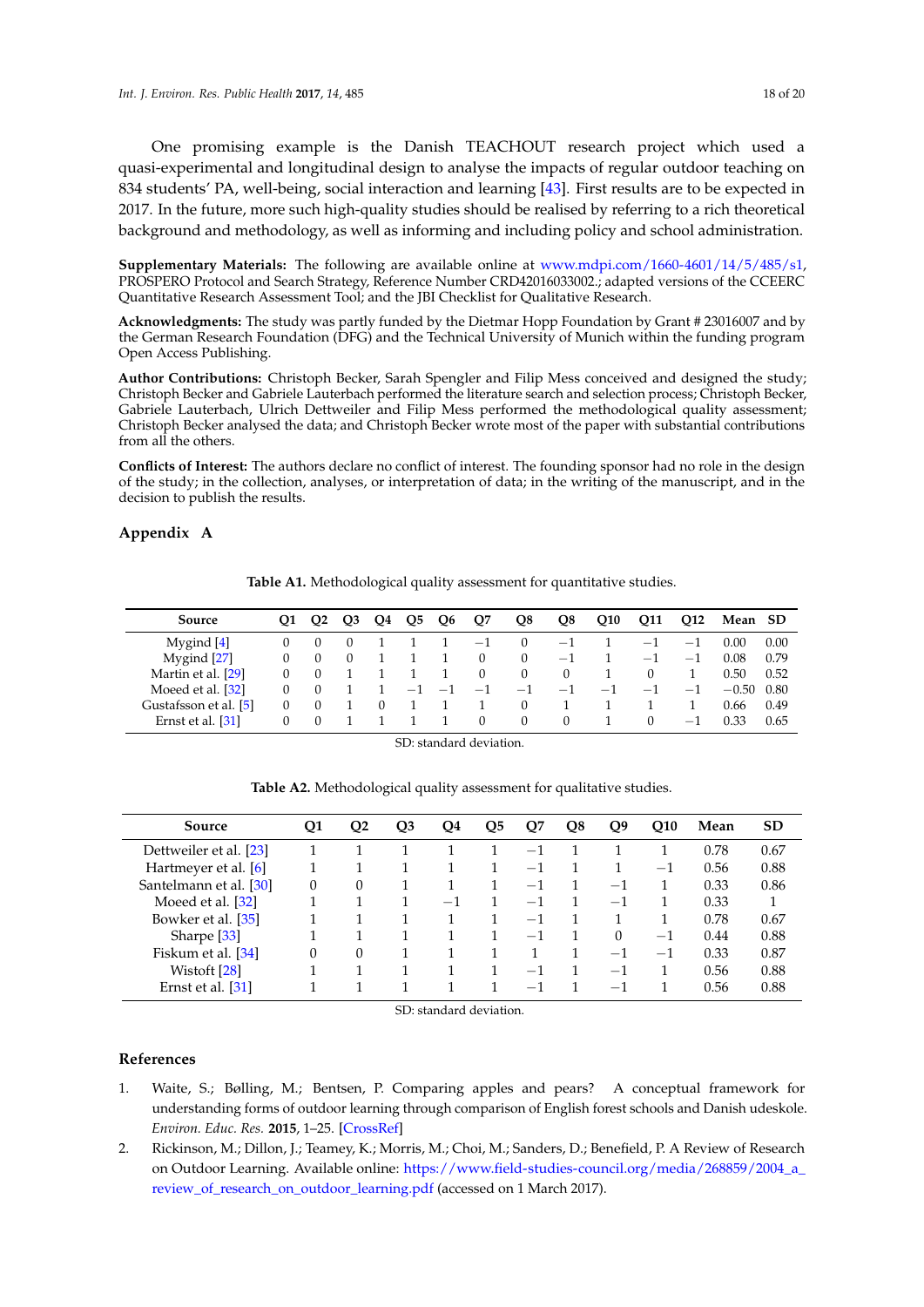- <span id="page-18-27"></span><span id="page-18-26"></span><span id="page-18-24"></span><span id="page-18-23"></span><span id="page-18-0"></span>3. Hattie, J.A.; Marsh, H.W.; Neill, J.T.; Richards, G.E. Adventure education and outward bound: Out-of-class experiences that make a lasting difference. *Rev. Educ. Res.* **1997**, *67*, 43–87. [\[CrossRef\]](http://dx.doi.org/10.3102/00346543067001043)
- <span id="page-18-1"></span>4. Mygind, E. A comparison between children's physical activity levels at school and learning in an outdoor environment. *J. Adv. Educ. Outdoor Learn.* **2007**, *2*, 161–176. [\[CrossRef\]](http://dx.doi.org/10.1080/14729670701717580)
- <span id="page-18-2"></span>5. Gustafsson, P.E.; Szczepanski, A.; Nelson, N.; Gustafsson, P.A. Effects of an outdoor education intervention on the mental health of schoolchildren. *J. Adv. Educ. Outdoor Learn.* **2012**, *12*, 63–79. [\[CrossRef\]](http://dx.doi.org/10.1080/14729679.2010.532994)
- <span id="page-18-3"></span>6. Hartmeyer, R.; Mygind, E. A retrospective study of social relations in a Danish primary school class taught in "udeskole". *J. Adv. Educ. Outdoor Learn.* **2015**, *16*, 78–89. [\[CrossRef\]](http://dx.doi.org/10.1080/14729679.2015.1086659)
- <span id="page-18-4"></span>7. Mygind, E. A comparison of children's statements about social relations and teaching in the classroom and in the outdoor environment. *J. Adv. Educ. Outdoor Learn.* **2009**, *9*, 151–169. [\[CrossRef\]](http://dx.doi.org/10.1080/14729670902860809)
- <span id="page-18-5"></span>8. Fägerstam, E.; Samuelsson, J. Learning arithmetic outdoors in junior high school—Influence on performance and self-regulating skills. *Education* **2014**, *42*, 419–431. [\[CrossRef\]](http://dx.doi.org/10.1080/03004279.2012.713374)
- <span id="page-18-6"></span>9. Allison, P. Six waves of outdoor education and still in a state of confusion: Dominant thinking and category mistakes. *Kwartalnik Pedagogiczny* **2016**, *2*, 176–184. (In Polish)
- <span id="page-18-7"></span>10. Bentsen, P.; Mygind, E.; Randrup, T.B. Towards an understanding of udeskole: Education outside the classroom in a Danish context. *Education* **2009**, *3*, 29–44.
- <span id="page-18-8"></span>11. Waite, S. Teaching and learning outside the classroom: Personal values, alternative pedagogies and standards. *Education* **2011**, *39*, 65–82. [\[CrossRef\]](http://dx.doi.org/10.1080/03004270903206141)
- <span id="page-18-9"></span>12. Bentsen, P.; Jensen, F.S.; Mygind, E.; Randrup, T.B. The extent and dissemination of udeskole in Danish schools. *Urban For. Urban Green.* **2010**, *9*, 235–243. [\[CrossRef\]](http://dx.doi.org/10.1016/j.ufug.2010.02.001)
- <span id="page-18-10"></span>13. Barfod, K.; Ejbye-Ernst, N.; Mygind, L.; Bentsen, P. Increased provision of udeskole in Danish schools: An updated national population survey. *Urban For. Urban Green.* **2016**, *20*, 277–281. [\[CrossRef\]](http://dx.doi.org/10.1016/j.ufug.2016.09.012)
- <span id="page-18-11"></span>14. The Danish Ministry of Education. *Improving the Public School*; The Danish Ministry of Education: Copenhagen, Danmark, 2014.
- <span id="page-18-12"></span>15. Bavarian Federal Ministry for Education, Cultural Affairs and Science. Available online: [https://www.km.](https://www.km.bayern.de/) [bayern.de/](https://www.km.bayern.de/) (accessed on 3 March 2017).
- <span id="page-18-25"></span><span id="page-18-13"></span>16. Finnish National Board of Education. Available online: <http://www.oph.fi/english> (accessed on 1 March 2017).
- <span id="page-18-14"></span>17. Mikkola, A. Auf Weite Sicht. Reformen: Schon Wieder Finnland Im Porträt: Simone Fleischmann (Finnland -Armi Mikkola Über Radikale Reformen Aus Helsinki). Available online: [https://www.bllv.de/fileadmin/](https://www.bllv.de/fileadmin/Dateien/Land-PDF/BLLV-Medien/BS/Internt_Bayerische_Schule_04.pdf) [Dateien/Land-PDF/BLLV-Medien/BS/Internt\\_Bayerische\\_Schule\\_04.pdf](https://www.bllv.de/fileadmin/Dateien/Land-PDF/BLLV-Medien/BS/Internt_Bayerische_Schule_04.pdf) (accessed on 3 March 2017).
- <span id="page-18-15"></span>18. Scrutton, R.; Beames, S. Measuring the unmeasurable: Upholding rigor in quantitative studies of personal and social development in outdoor adventure education. *J. Exper. Educ.* **2015**, *38*, 8–25. [\[CrossRef\]](http://dx.doi.org/10.1177/1053825913514730)
- <span id="page-18-17"></span>19. Cason, D.; Gillis, H.L. A meta-analysis of outdoor adventure programming with adolescents. *J. Exper. Educ.* **1994**, *17*, 40–47. [\[CrossRef\]](http://dx.doi.org/10.1177/105382599401700109)
- <span id="page-18-16"></span>20. Fiennes, C.; Oliver, E.; Dickson, K.; Escobar, D.; Romans, A.; Oliver, S. The Existing Evidence-Base about the Effectiveness of Outdoor Learning. Available online: [http://www.outdoor-learning.org/Portals/0/IOL%](http://www.outdoor-learning.org/Portals/0/IOL%20Documents/Blagrave%20Report/outdoor-learning-giving-evidence-revised-final-report-nov-2015-etc-v21.pdf) [20Documents/Blagrave%20Report/outdoor-learning-giving-evidence-revised-final-report-nov-2015-etc](http://www.outdoor-learning.org/Portals/0/IOL%20Documents/Blagrave%20Report/outdoor-learning-giving-evidence-revised-final-report-nov-2015-etc-v21.pdf)[v21.pdf](http://www.outdoor-learning.org/Portals/0/IOL%20Documents/Blagrave%20Report/outdoor-learning-giving-evidence-revised-final-report-nov-2015-etc-v21.pdf) (accessed on 1 March 2017).
- <span id="page-18-18"></span>21. Newman, M.; Elbourne, D. Improving the usability of educational research: Guidelines for the reporting of primary empirical research studies in education (the REPOSE guidelines). *Eval. Res. Educ.* **2004**, *18*, 201–212. [\[CrossRef\]](http://dx.doi.org/10.1080/09500790408668319)
- <span id="page-18-19"></span>22. Moher, D.; Shamseer, L.; Clarke, M.; Ghersi, D.; Liberati, A.; Petticrew, M.; Shekelle, P.; Stewart, L.A.; Group, P.-P. Preferred reporting items for systematic review and meta-analysis protocols (PRISMA-P) 2015 statement. *Syst. Rev.* **2015**, *4*, 1. [\[CrossRef\]](http://dx.doi.org/10.1186/2046-4053-4-1) [\[PubMed\]](http://www.ncbi.nlm.nih.gov/pubmed/25554246)
- <span id="page-18-21"></span>23. Dettweiler, U.; Ünlü, A.; Lauterbach, G.; Legl, A.; Simon, P.; Kugelmann, C. Alien at home: Adjustment strategies of students returning from a six-months over-sea's educational programme. *Int. J. Intercult. Relat.* **2015**, *44*, 72–87. [\[CrossRef\]](http://dx.doi.org/10.1016/j.ijintrel.2014.10.005)
- <span id="page-18-20"></span>24. Child Care and Early Education Research Connections. Available online: [https://www.researchconnections.](https://www.researchconnections.org/childcare/welcome) [org/childcare/welcome](https://www.researchconnections.org/childcare/welcome) (accessed on 1 March 2017).
- <span id="page-18-22"></span>25. Lockwood, C.; Munn, Z.; Porritt, K. Qualitative research synthesis: Methodological guidance for systematic reviewers utilizing meta-aggregation. *Int. J. Evid. Based Healthc.* **2015**, *13*, 179–187. [\[CrossRef\]](http://dx.doi.org/10.1097/XEB.0000000000000062) [\[PubMed\]](http://www.ncbi.nlm.nih.gov/pubmed/26262565)